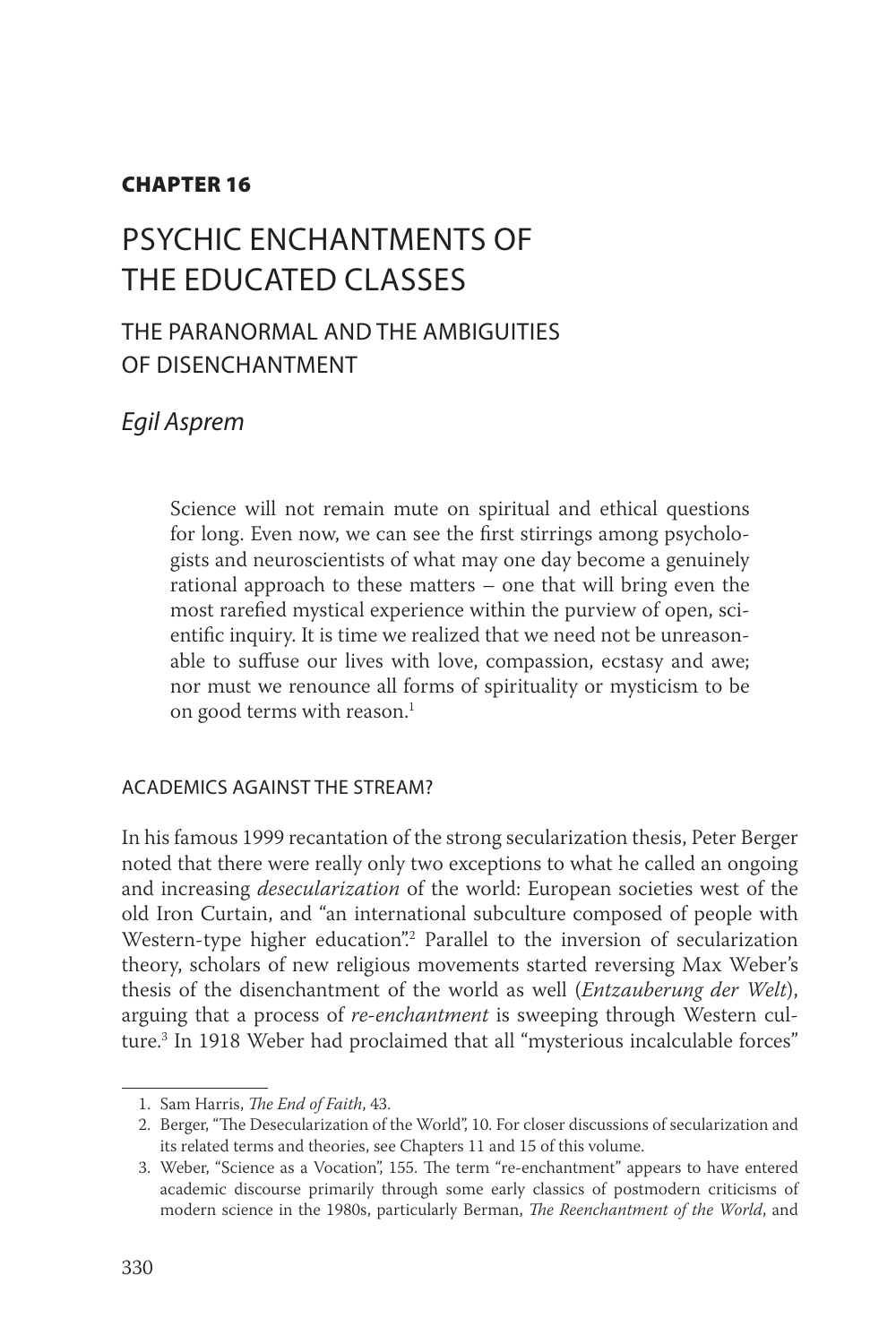were being eradicated from the world by science and scientifically based technologies. *Entzauberung* – literally the disappearance of *magic (Zauber)*ª – signified a new mentality in which modern people believed that anything around them could, in principle, be comprehended rationally, and that no oferings to capricious deities or magical manipulations of occult forces were needed to master the world.

"Magic", however, failed to disappear. Whether we are talking about selfdesignated modern magicians coming out of the various currents of occultism and neopaganism, or about that vague and poorly defined set of "occult" and "supernatural" beliefs and practices that somehow will not fit neat categories such as "religion" or "science", "magic", in fact, seems to thrive at the heart of high modernity.<sup>5</sup> Some have even connected the resilience of the "mysterious incalculable forces" to the secularization process itself; according to Christopher Partridge, for example,

the deteriorating/secularized Christian culture is being replaced by a cultic milieu, which is not shaped like sectarian, denominational or ecclesiastical religion. Nor is it principally determined by that "international subculture" identified by Berger, which is "composed of people with a Western-type higher education". Increasingly, "official" definitions of reality are being challenged by a new subculture

David Ray Griffin, *The Reenchantment of Science*. From there it appears to have spread into the many fields of postmodern scholarship-cum-advocacy of the 1990s, including ecofeminism and deep ecology. For the more analytical use of re-enchantment in scholarship on modern and contemporary religion, see e.g. Heelas, The New Age Movement; Woodhead & Heelas, Religion in Modern Times; Partridge, The Re-enchantment of the West.

 <sup>4.</sup> A caveat should be expressed at this point, as, in actuality, a distinction was beginning to be made between Magie and Zauber in German Religionswissenchaft in the early 1900s; "magic" would thus refer specifically to "occult" arts and techniques of controlling capricious forces – which made it more "scientiic" and also more friendly to "community building", as an entry on "Magier, Magie" in the widely cited Realencyklopädie für Protestantische heologie und Kirche stated it in 1900. Taken as a whole, Weber's late work (to which the thesis of Entzauberung truly belongs) displays some ambiguity when it comes to the actual relation between Magie and Zauber ("magic" and "enchantment"), but overall it seems clear that the process of transformation which he referred to as the "disenchantment of the world" did indeed include the disappearance of magical means of controlling the world and achieving salvation. For a discussion, see Breuer, "Magie, Zauber, Entzauberung", especially 119–20.

 <sup>5.</sup> For the survival of various types of self-designated "Hermetic" ritual magic, drawing on pre- or early modern esoteric sources, see Hanegraaf, "How Magic Survived the Disenchantment of the World"; cf. Asprem, "Magic Naturalized?"; Asprem, Arguing with Angels, especially chapter four. As has been made increasingly clear over the last decades, "magic" as an etic category in anthropology and the history of religion is deeply problematic, and based on little substance except an inheritance from centuries of identity politics and religious polemics. See e.g. Styers, Making Magic; Pasi, "Magic"; Hanegraaff, Esotericism and the Academy, chapter three.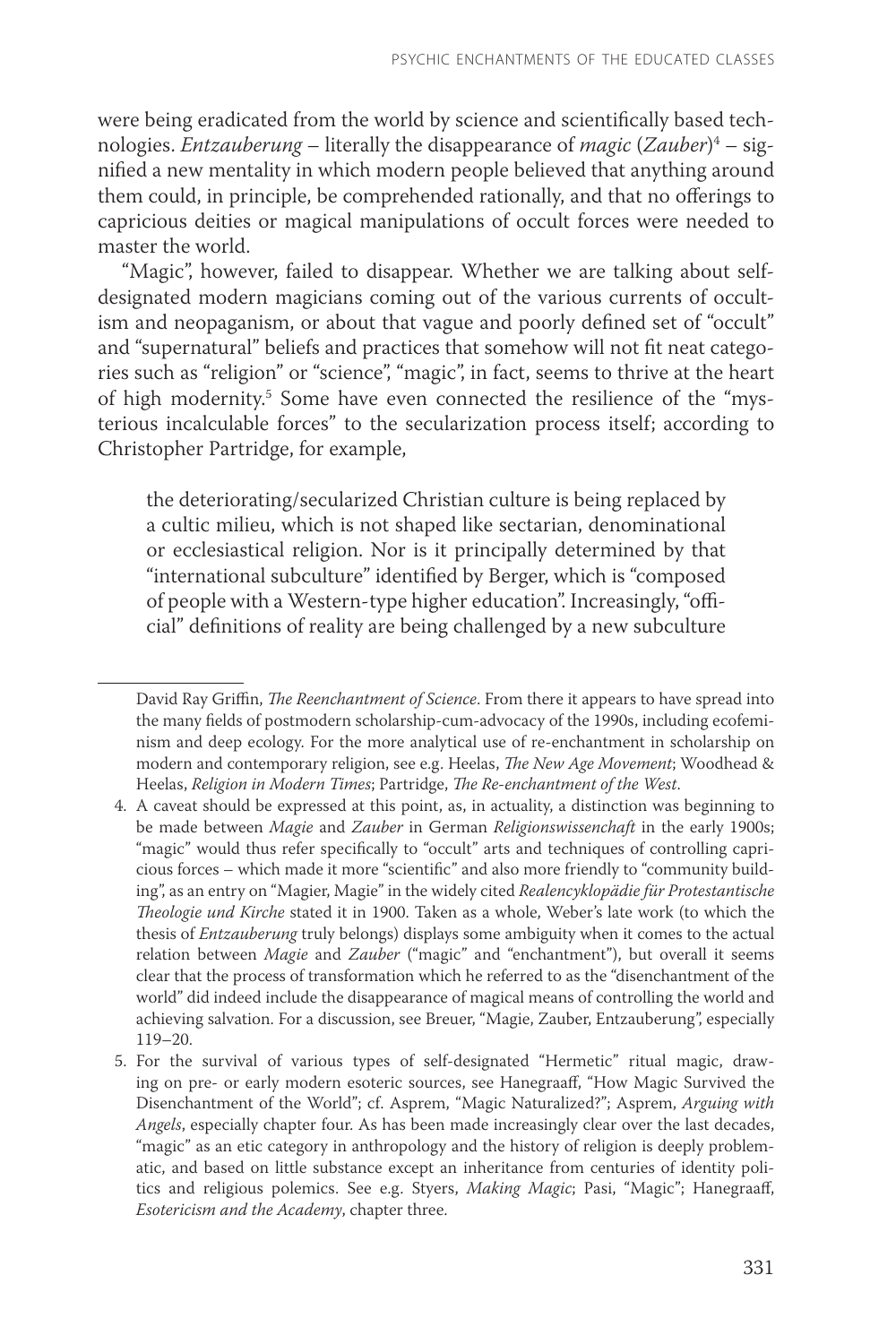of dissent and opposition. In a sense, we are witnessing a return to a form of magical culture – what I will call "occulture".<sup>6</sup>

The observation that secularization was giving way to new forms of reenchanted, magical culture was already made in the early 1970s, during what was perceived as a sudden and intense "occult revival".<sup>7</sup> As Partridge makes very clear in Chapter 6 of the present volume, his concept of occulture is much indebted to the "cultic milieu" model originally proposed by Colin Campbell, but with certain significant differences. $^8$  One of them is the question of  $oppo\hbox{-}$ sition and *deviance*: whereas the cultic milieu was largely defined in terms of its opposition to "orthodox" science and religion, "occulture is ordinary". Even though particular groups, individuals, ideologies and belief systems may be described in terms of deviance from the mainstream, the broader occultural environment, as such, is becoming so ordinary as to engulf the mainstream. his is particularly emphasized by the place of popular culture in occultural production and dissemination; that is, the formation of a *popular* occulture manifesting itself in widely distributed products of literature, film and music.<sup>9</sup>

The inclusive definition of occultural re-enchantment notwithstanding, an oppositional trait still seems to be lingering when it comes to the question of the academy and higher education. Berger's observation that an international subculture of people with Western-style academic educations, a gobalized intellectual elite with largely secularist worldviews, is an exception to desecularization, is still implicated by current re-enchantment models. Occulture spreads largely through *popular* culture, and its ordinariness manifests primarily by reshaping the religious vernacular. Furthermore, we read that the return of this "form of magical culture" means that "'official' definitions of reality are being challenged"; the assumedly hegemonic, disenchanted worldview of the highly educated classes is being challenged by re-enchanted alternatives.<sup>10</sup>

According to Weber, the modern research university, as it arose during the nineteenth century, had been a driving force of the disenchantment of the world, especially through its extended inluence on the engineers reshaping society's technological infrastructure and the government technocrats rationalizing and engineering its social structure. While new approaches to this domain of social theory emphasize instead the sacralization of technology

<sup>6.</sup> Partridge, The Re-enchantment of the West, vol. 1, 40.

 <sup>7.</sup> An early reference in the sociological literature to this "occult revival" in the context of the youth culture born in the late 1960s, see Truzzi, "The Occult Revival as Popular Culture". For a more systematic discussion of these social phenomena in terms of secularization and typologies of religious organization, see Colin Campbell, "The Cult, the Cultic Milieu and Secularization"; Colin Campbell, "The Secret Religion of the Educated Classes".

<sup>8.</sup> Cf. Colin Campbell, "The Cult, the Cultic Milieu and Secularization"; Kaplan & Lööw, The Cultic Milieu.

<sup>9.</sup> Partridge, The Re-enchantment of the West, vol. 1, 119–84.

 <sup>10.</sup> Ibid., 40.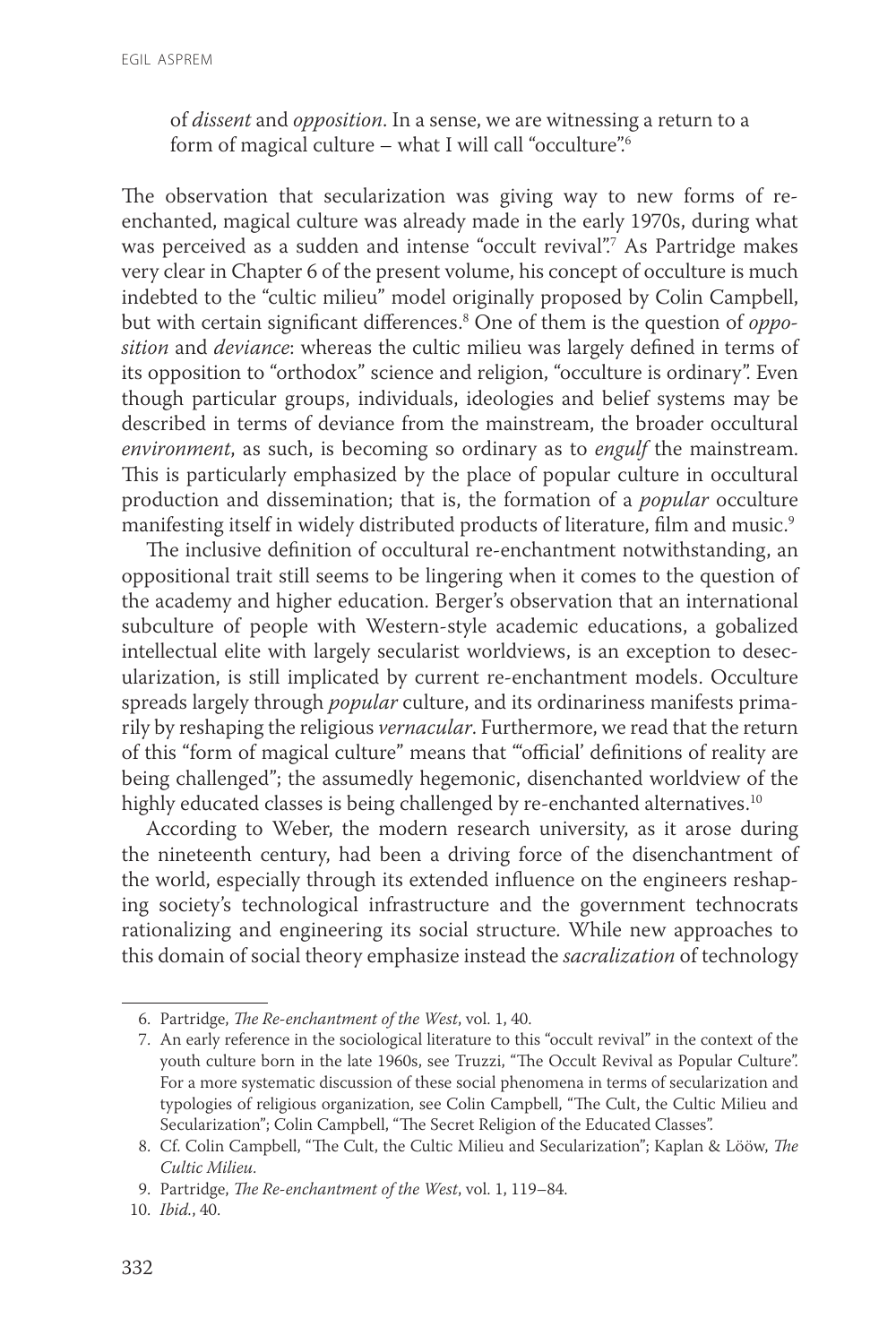and the transformation of the patterns of religion and enchantment in society at large, we also notice that they have kept the black box closed when it comes to disenchantment's engine; at the heart of the machine, the wiring, the rising pistons, and spinning cogwheels are assumed to operate pretty much as before. The present chapter takes a peek into the box, to see if there may be ghosts hiding in the machine after all. Could it be that Berger's international subculture of the academically educated is itself touched by the occulture, or even to some extent implicated in its production?

Considered as a sociological term, occulture

refers to the environment within which, and the social processes by which particular meanings relating, typically, to spiritual, esoteric, paranormal and conspiratorial ideas emerge, are disseminated, and become influential in societies and in the lives of individuals.<sup>11</sup>

Keeping this definition in mind, I will focus on the "paranormal" subset of occulture. Analysing the processes by which paranormal ideas "emerge, are disseminated, and become inluential", one cannot avoid discussing certain of those highly educated subcultures which are often seen as agents of secularization and disenchantment. Following the traces of central paranormal concepts and themes, dissecting their discursive formation and tracing their dissemination, we find that occulture in fact has vital nerve centres inside universities and academic subcultures. This becomes particularly clear when viewed in a historical perspective, as we shall see. But there is also evidence that certain paranormal ideas remain part of a vital mode of re-enchantment among what may, perhaps, be seen as the highly educated echelons of contemporary occulture.

The rise in the early twenty-first century of an emphatically secularist "new atheism", which explicitly associates itself with a vision of science and critical thinking, may have widened the apparent chasm between educated subcultures and occulture. It is, however, intriguing to note that one of the "four horsemen of the apocalypse",<sup>12</sup> the neuroscientist Sam Harris, displays a very ambiguous position when we broaden the scope from classic theistic religion to the broader spectrum of occultural and "paracultural" re-enchantment. The author of such contemporary classics of atheism as *The End of Faith* (2004) and Letter to a Christian Nation (2006) also holds "mysticism" and "spirituality" to be compatible in practice with science and rationality, and has even gone far to validate parapsychology as a valuable source of scientiic wonder:

here also seems to be a body of data attesting to the reality of psychic phenomena, much of which has been ignored by mainstream

 <sup>11.</sup> Partridge, page XXX of the present volume.

<sup>12.</sup> The other three being biologist Richard Dawkins, journalist Christopher Hitchens and philosopher Daniel Dennett.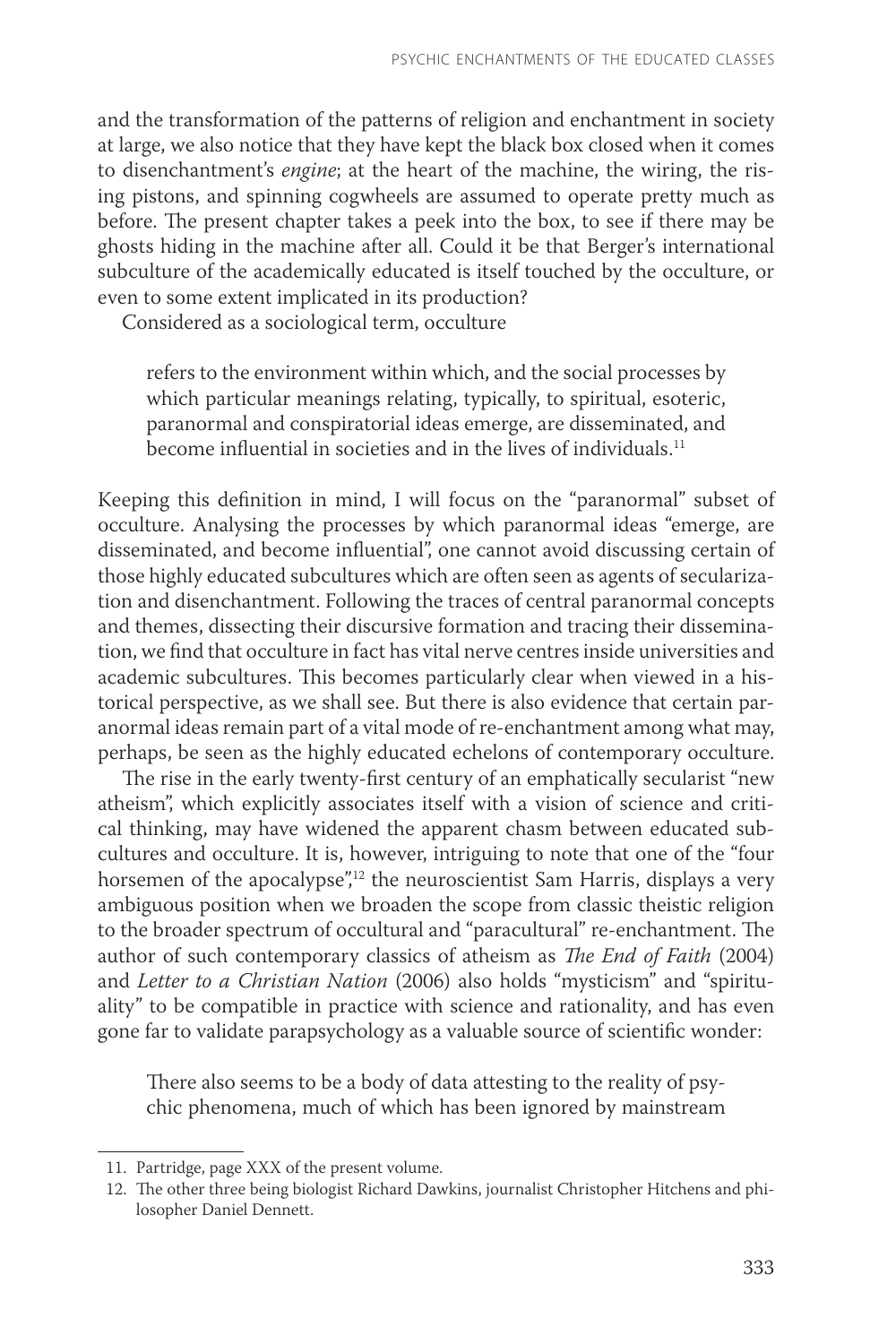science. The dictum that "extraordinary claims require extraordinary evidence" remains a reasonable guide in these areas, but this does not mean that the universe isn't far stranger than many of us suppose. $13$ 

While Harris has received severe criticism from fellow atheists, the position he occupies points towards something highly interesting.<sup>14</sup> It seems to suggest that occulture, scientism, secularism, and atheism may intersect in significant ways.

By reviewing the location of the paranormal within broader occulture, this chapter takes the opportunity to shed light on a number of relevant aspects of contemporary esotericism. The first of these, as we have hinted to already, is to trace certain discursive transfers between academic and esoteric subcultures, and assess their importance. In terms of Kocku von Stuckrad's discursive approach, described elsewhere in this volume, we are interested in processes of the scientification of knowledge, as well as the influence of forms of publicization. <sup>15</sup> Second, analysing the formation of a "paranormal" discourse, and particularly its *parapsychological* subset, opens up intriguing questions about processes related to what has been called the "secularization of esotericism", the "disenchantment of magic" and the re-enchantment paradigm.<sup>16</sup> More to the point, I will suggest that the development of a *parapsychological discourse* in the twentieth century should be placed at the intersection of two parallel processes: the disenchantment of esoteric discourse on the one hand, and attempts to re-enchant science on the other. Before delving into these complex questions of interpretation, we should have a closer look at the place of paranormal beliefs among the educated public.

## hOW DISENChANTED ARE ThE EDUCATED ElITES? SOME SOCIOlOgICAl ASPECTS OF "PARANORMAl bElIEF"

#### What the polls have to say

The religiosity of scientists is sometimes used as a way to gauge the effects of secularization and disenchantment. Polls typically show that self-reported

<sup>13.</sup> Harris, The End of Faith, 41.

 <sup>14.</sup> For the controversy Harris elicited, see especially Gorenfeld & Harris, "Controversy over Sam Harris's Atheist Views".

 <sup>15.</sup> See Chapter 11 of the present volume.

 <sup>16.</sup> he secularization of esotericism and the disenchantment of magic are theoretical constructs that have been suggested by Wouter J. Hanegraaff. See Hanegraaff, New Age Religion and Western Culture, 411–513; Hanegraaf, "How Magic Survived the Disenchantment of the World".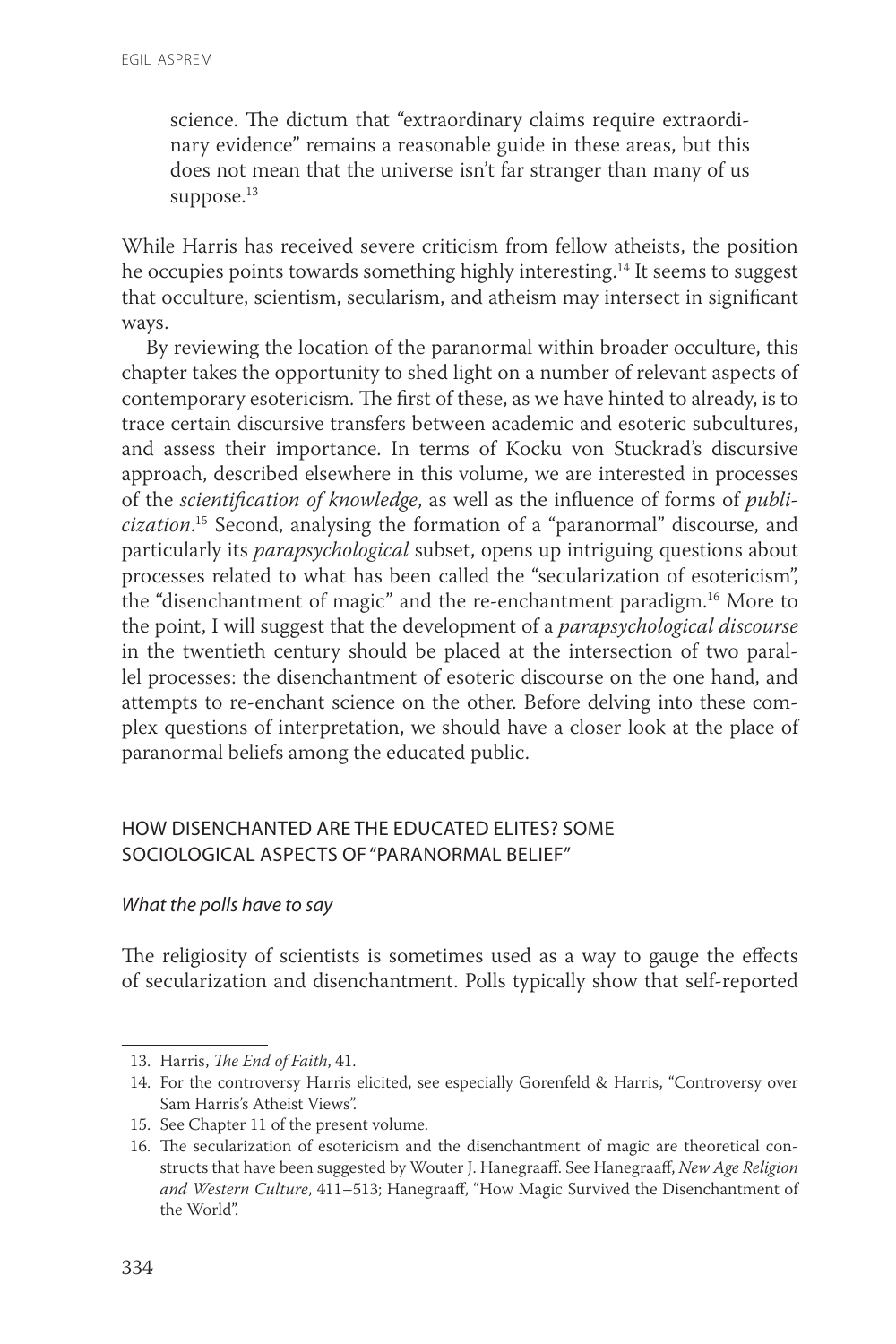religious belief and church attendance is significantly lower among scientists than the rest of the population. A recent poll by Pew Research Center, for example, found that whereas 83 per cent of the general American public said they believed in a personal God, only 38 per cent of scientists said the same (with another 18 per cent subscribing to "a universal spirit or higher power").<sup>17</sup> With another 17 per cent of the scientists professing atheism, and 11 per cent styling themselves as agnostics – against only 2 per cent for each of these categories in the general population – there seem to be at the very least something to Berger's statement on the academic exception to desecularization.<sup>18</sup> Measured in traditional religious beliefs (pretty much on the model of Christian theism), scientists are significantly less "religious" than the rest of the population.<sup>19</sup>

The belief or disbelief in a theistic God, however, says nothing about reenchantment and occulture. The academically trained may be low on this type of religiosity, but not necessarily on "paranormal beliefs". Judging from other available polls, some paranormal beliefs even seem to correspond positively with higher education. A Gallup poll conducted in 2001 indicated a general increase among the American public in paranormal beliefs since 1990. Among the types of belief polled for were ghosts, haunted houses, demonic possession, astrology and extraterrestrial visitors, but also typically parapsychological phenomena, namely extra-sensory perception (ESP), clairvoyance and telepathy. Excluding the more problematic category of "psychic or spiritual healing or the power of the human mind to heal the body", ESP was by far the most widespread paranormal belief in the American population in 2001, with a total of 50 per cent expressing belief, and another 20 per cent saying they were not sure (only 27 per cent rejected the possibility of ESP).<sup>20</sup> By comparison, belief

 <sup>17.</sup> Pew Research Center, "Scientists and Belief".

<sup>18.</sup> We can also note that Berger qualified his statement by pointing out that it is particularly those with educations in the humanities and social sciences who tend to be more "secularized". This too is based on good evidence, as social scientists, particularly psychologists and anthropologists, consistently report less religious belief and more explicit rejection of religion than their colleagues in the natural sciences. This was one of the strong findings of the Carnegie Commission's important 1969 Survey of American Academics. See Stark et al., "Religion, Science, and Rationality", 436.

<sup>19.</sup> Despite these findings, which are remarkably stable since the first such poll was carried out in 1914 by the psychologist James Leuba, certain fierce enemies of the secluarization thesis have been able to turn these statistics into a case *against* secularization. This is particularly clear with Rodney Stark and his fellow supporters of rational choice theory, who seem to argue that the relatively stable 40 per cent of theistic scientists is much higher than what secularization theorists should be comfortable with. They also make much out of the fact that the "hard sciences" are more religious than the "soft" ones, turning the point into a rather tendentious correlation with what is the more "scientific" position. See e.g. Stark et al., "Religion, Science, and Rationality", 436; Stark, "Secularization, RIP", 264–6.

 <sup>20.</sup> I have chosen to leave out the data for belief in "psychic or spiritual healing", due to the extremely inclusive way in which this "power" was deined in the poll. Essentially, even the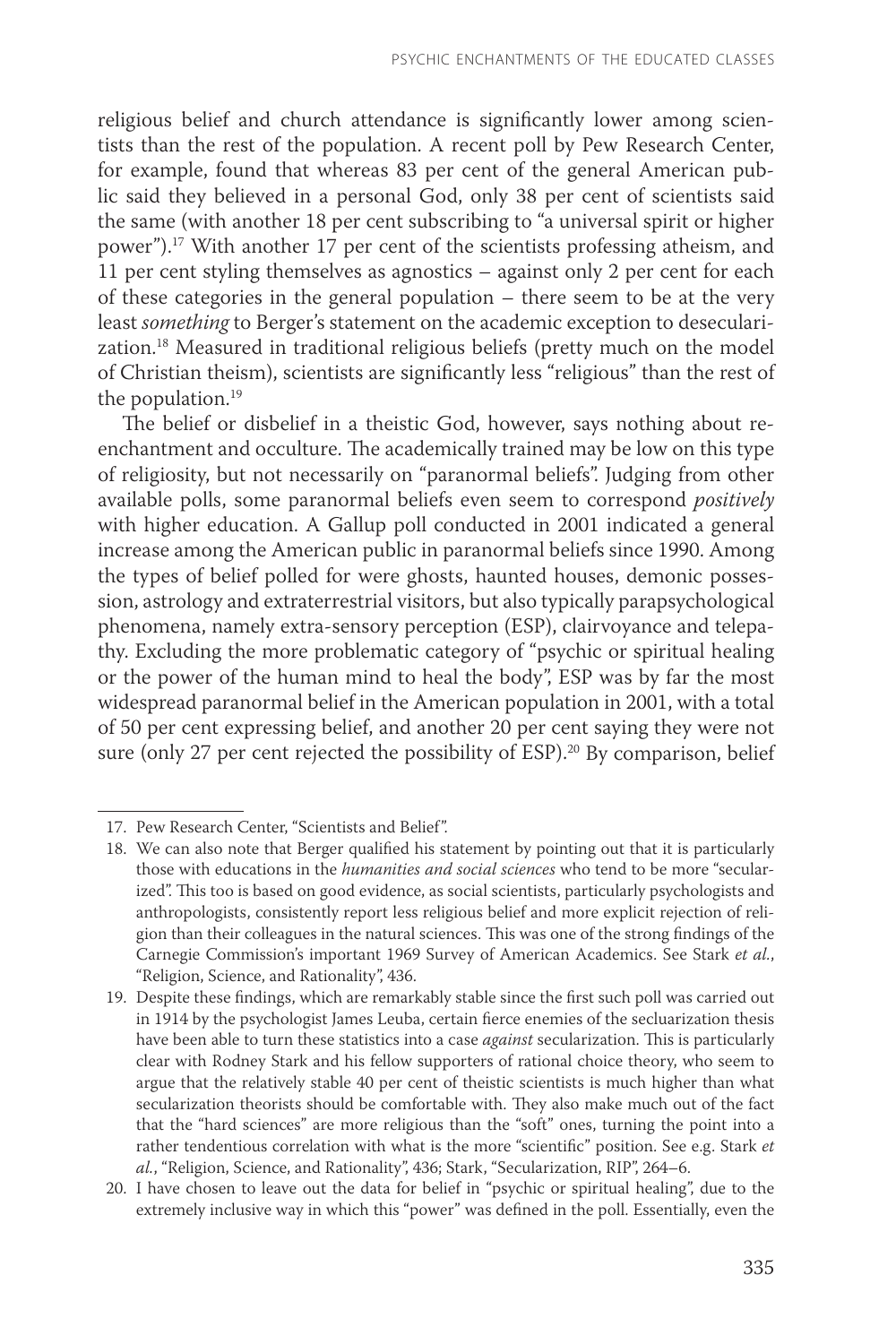in ghosts was expressed by 38 per cent, astrology by 28 per cent and reincarnation by 25 per cent of the total sample.<sup>21</sup>

As will be seen in the next section of this chapter, the term "extra-sensory perception" was coined by the founders of American experimental parapsychology in the 1930s, and it is, strictly speaking, an umbrella term for the parapsychological phenomena of anomalous perception. While there is no reason to suspect the general respondent of the Gallup polls to know all the niceties of parapsychological technical vocabulary, it is not surprising to find that both telepathy and clairvoyance score lower than general ESP, a class of which they are (technically speaking) subsets. Nevertheless, at 36 per cent (telepathy) and 32 per cent (clairvoyance) asserting belief in them, these are still very wide-spread paranormal beliefs on their own. A similar study from 2005 confirms this general picture: leaving out beliefs that are clearly rooted in "traditional" religious worldviews, ESP is the number one paranormal phenomenon Americans believe in.<sup>22</sup>

Non-denominational paranormal beliefs are in other words widespread; this much we would already expect from their being part of the pop-occultural mainstream. But the Gallup statistics from 2001 have the additional advantage of being broken down by demographical factors, including educational level. his gives us a way to assess one major question: just how disenchanted are the educated elites?

Keeping the polls of the religious beliefs of scientists cited above irmly in mind, one would expect beliefs clearly connected to traditional religious communities and mythological frameworks to decrease somewhat with educational level. Indeed the general tendency seems to be that less ambiguously "supernatural" beliefs, such as the belief in ghosts, haunted houses and communication with the dead, but also belief in astrology and extraterrestrial visits to Earth, generally decrease as the educational level increases from high school level towards college graduate and post-graduate level. Some interesting diferences surface when we compare these generally quite heavily mythologized elements with less embedded parapsychological ones. Table 16.1 shows the distribution of belief in the three core parapsychological phenomena included in the poll (ESP, telepathy and clairvoyance), and one element more typically associated with traditional church religion ("that people on this earth are sometimes possessed by the devil"). I have also included the

medical doctor who, with basis in countless controlled medical trials considers the placebo efect to be a well-documented efect of self-healing would qualify as having a "paranormal belief". However, belief in the reality of placebos should hardly classify as paranormal in this context.

 <sup>21.</sup> For all the numbers, see Newport & Strausberg, "Americans' Belief in Psychic and Paranormal Phenomena Is up Over Last Decade".

<sup>22.</sup> This means leaving out "demonic possession", which was more widespread than ESP in the 2005 poll (but, somewhat curiously, far from it in 2001). For the 2005 data, see David W. Moore, "hree in Four Americans Believe in Paranormal".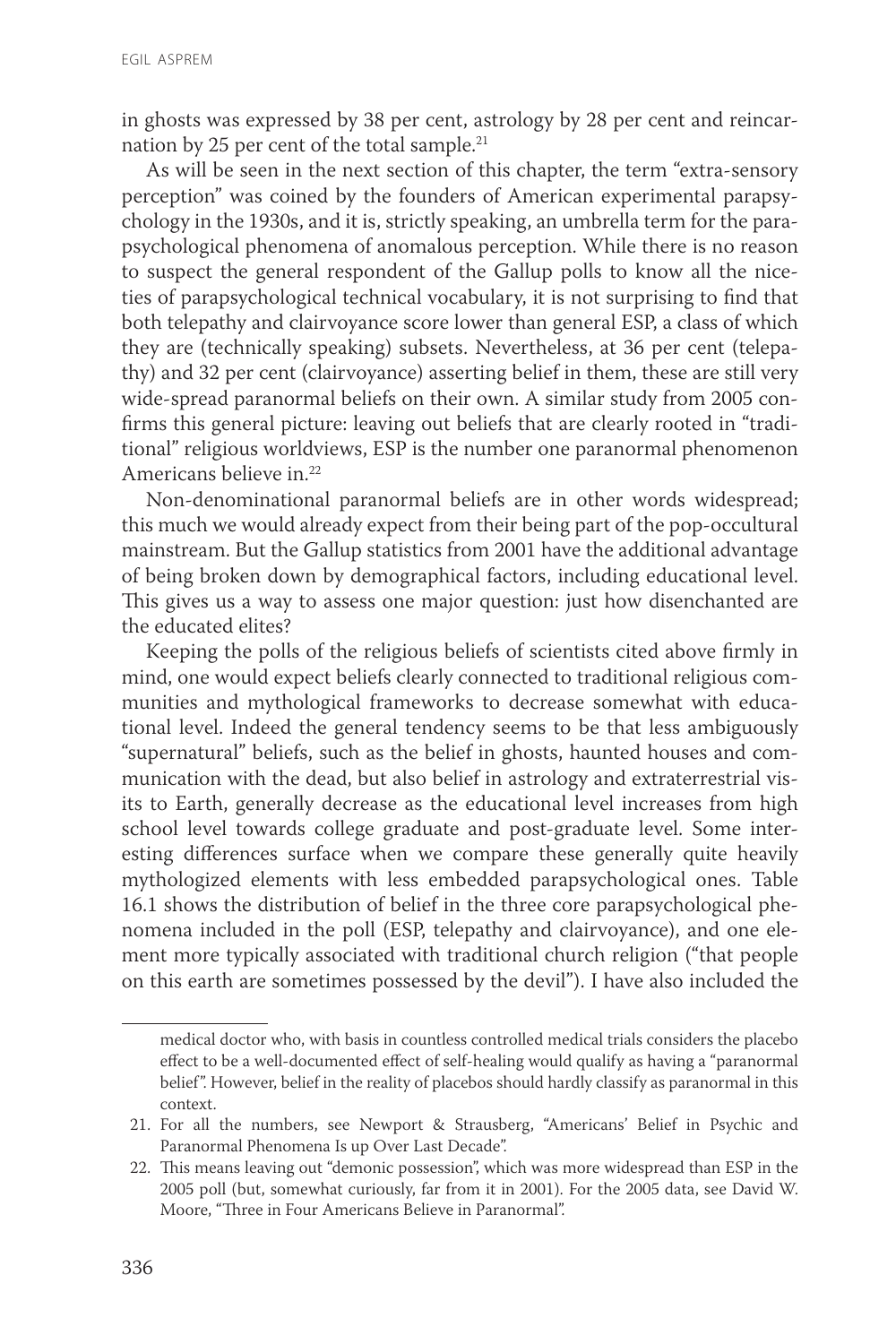| Belief       | Education |                 |      |                 | Importance of religion                                                 |        |          | Total |
|--------------|-----------|-----------------|------|-----------------|------------------------------------------------------------------------|--------|----------|-------|
|              | Post-     | College<br>only | Some | High<br>or less | Very<br>graduate graduate college school important important important | Fairly | Not very |       |
| Possession   | 32        | 35              | 41   | 46              | 55                                                                     | 28     | 14       | 41    |
| ESP          | 52        | 53              | 48   | 49              | 50                                                                     | 48     | 48       | 50    |
| Telepathy    | 41        | 38              | 36   | 35              | 35                                                                     | 37     | 41       | 36    |
| Clairvoyance | 29        | 27              | 34   | 34              | 32                                                                     | 33     | 32       | 32    |

**Table 16.1** Distribution of belief in three parapsychological beliefs and one "traditionally religious" belief over educational factors and self-reported importance of religion.

Note: Data show percentage of respondents confirming belief.

Source: Newport & Strausberg, "Americans' Belief in Psychic and Paranormal Phenomena Is up Over Last Decade".

 distribution over two demographical factors (namely educational level and the level of importance the respondent attributed to religion).

Belief in demonic possession has a clear negative correlation with higher education: whereas 46 per cent of those with only high school or less believed that the devil could sometimes possess human beings, the percentage decreases steadily as we move to demographical groups with college educations. One may perhaps still be surprised to find that every third American with post-graduate education believes in demonic possession; however, possession is a standard part of American evangelical Christianity, and is not uncommon among Catholics or mainline Protestants either.<sup>23</sup>

It seems that the "international subculture composed of people with Western-type higher education", also outside of the more restrictive class of "scientists", are increasingly less likely to entertain the "traditional" supernatural enchantments than the rest of the population is. What, then, about parapsychological beliefs? As we see in Table 16.1, belief in ESP is relatively stable around 50 per cent of the population for all educational groups, with the higher levels of education (college and post-graduate) actually scoring slightly higher than those with no education beyond high school. For telepathy, this tendency is even more marked, with a steady increase from 35 per cent of those with high school or less education, to a full 41 per cent of those with post-graduate educations expressing that telepathy is real. Belief in clairvoyance is also relatively stable, but more ambiguous in its relation to education; while college graduates generally are a few per cent less likely to believe than those with no college, post-graduates score higher than those with only graduate level college education.

Besides the question of education, the importance attributed to religion by these respondents also gives us some valuable pointers. With possession

 <sup>23.</sup> See e.g. Cuneo, American Exorcism.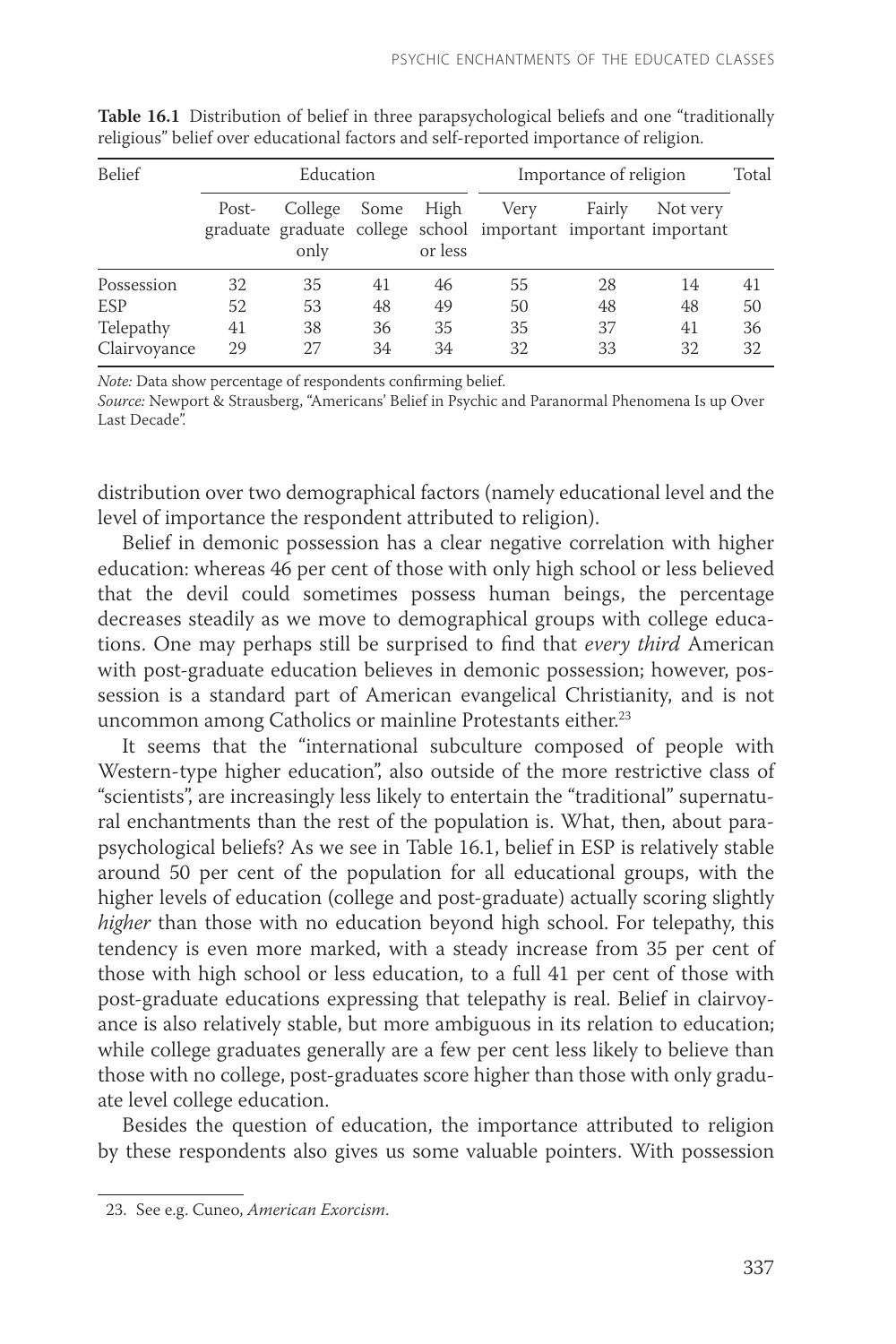the correlation with religious belief seems to be essential, as only 14 per cent of those who do not think religion is important believe in it. This is not the case for parapsychological beliefs. For ESP and clairvoyance, the importance attached to religion does not seem to predict belief: people are about as likely to believe in ESP whether they find religion important or not. For telepathy (which also correlated positively with education) we even notice a *negative* correlation with the expressed importance of religion, with 41 per cent of those expressing little interest in religion believing in telepathy, against 36 per cent in the general population. Thus we note with some interest that two criteria tend to increase likelihood of belief in telepathy, namely a high education and an expressed low interest in "religion".

#### Interpretations and problems

These findings have not gone completely unnoticed by sociologists and psychologists interested in paranormal beliefs and religion. Paranormal beliefs are, as we have seen already, often subdivided into "religious" and "classic" types, where the first denotes elements that are "central to traditional Christian doctrine", whereas the latter are "commonly associated with the supernatural or the occult".<sup>24</sup> These two groups of paranormal belief correlate differently with social factors; while the "religious" type seems much more common among marginal groups and correlates with lower education and socio-economic status, the "classic" lacks any such pattern.<sup>25</sup> In short, while relative *deprivation* largely correlates with the religious type, it does not help predict "classic paranormal beliefs".

Related to the deprivation theory is the idea that belief in the paranormal and in "pseudosciences" is simply a matter of scientific illiteracy. If people know more about science, they will tend to believe less in the paranormal. Again, the data we have examined above do not support this interpretation. his has caused some concern for educationalists. For example, Massimo Pigliucci observed in the McGill Journal of Education in 2007 that

scientists and science educators often assume that a major reason so many people believe in pseudoscience is that they do not know enough science. However, although the latter is an accurate empirical observation (most people do not know much about science), it does not follow that scientific illiteracy is the cause of widespread belief in all sorts of paranormal phenomena. If lack of scientific knowledge is not the root cause, then more science education will not necessarily solve, or even ameliorate, the problem. <sup>26</sup>

 <sup>24.</sup> Rice, "Believe It Or Not", 96–7.

 <sup>25.</sup> Ibid., 96; cf. Goode, Paranormal Beliefs.

<sup>26.</sup> Pigliucci, "The Evolution–Creation Wars", 291.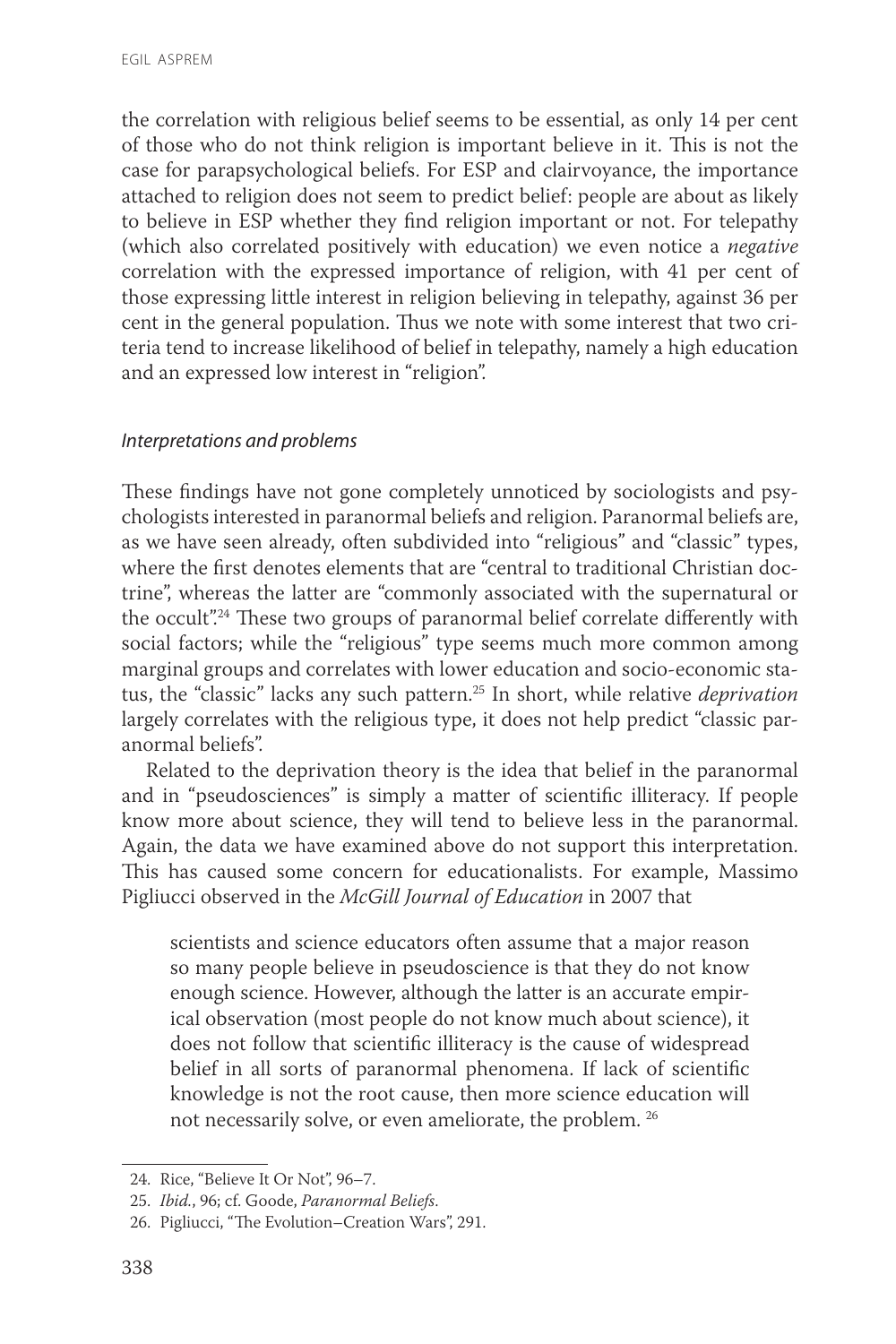Pigliucci also takes note of the diference between the "religious" and "nonreligious" based types of paranormal belief, and the discrepancy in how they relate to science education, suggesting that "This means factors other than just the general degree of education are at play."<sup>27</sup> From an educational perspective, Pigliucci argues that the resilience of paranormal beliefs (he is particularly disturbed by the fact that "one in every four or five of the most educated people in the most prosperous country in the world" believes in demonic possession) among the educated classes means that something is wrong with the educational system itself. Based on his own surveys Pigliucci observes that science majors are much more likely to believe in paranormal phenomena than majors in psychology and philosophy, a diference which he attributes to diferences in educational strategies. While philosophy and psychology majors "actually take courses on the scientific method and on critical thinking",

science majors are seldom exposed to that sort of course, and spend most of their initial scientific education in large classrooms where a professor whom they can barely see from across a large lecture hall inundates them with a flood of disconnected facts that they are supposed to remember in order to pass the test. $28$ 

In short, could it be that the amount of science education says little about critical thinking skills, and that one should expect this ability rather than knowledge of "facts" to be the antidote of paranormal belief?

his is another empirical matter, but one that Pigliucci did not actually test. Sociologist Erich Goode, however, has designed and conducted some preliminary trials to check precisely this kind of correlation. Making the now-familiar distinction between paranormal phenomena with a "religious lineage" and those with no such clear connection, Goode tested the correlation of belief in each category with science literacy (i.e. knowledge of "facts"), but also with proneness to use intuitive but rationally invalid cognitive heuristics, versus the use of scientifically valid reasoning.<sup>29</sup> Consistent with the earlier studies, believers in phenomena clearly embedded in religious history were likely to know less about science, and were also more prone to cognitive biases and invalid heuristics. In other words, "religious paranormal belief" corresponded with scientific illiteracy, and a poor understanding of how science (ideally) works. More intriguing, however, Goode could find no such correlation for the "non-religious" paranormal group. In fact, contrary to Pigliucci's prediction, Goode concluded that "non-religious paranormalists know about as much science, and reason as scientifically, as persons who reject the validity

 <sup>27.</sup> Ibid., 291.

 <sup>28.</sup> Ibid., 294.

<sup>29.</sup> Goode, "Education, Scientific Knowledge, and Belief in the Paranormal", 26-7.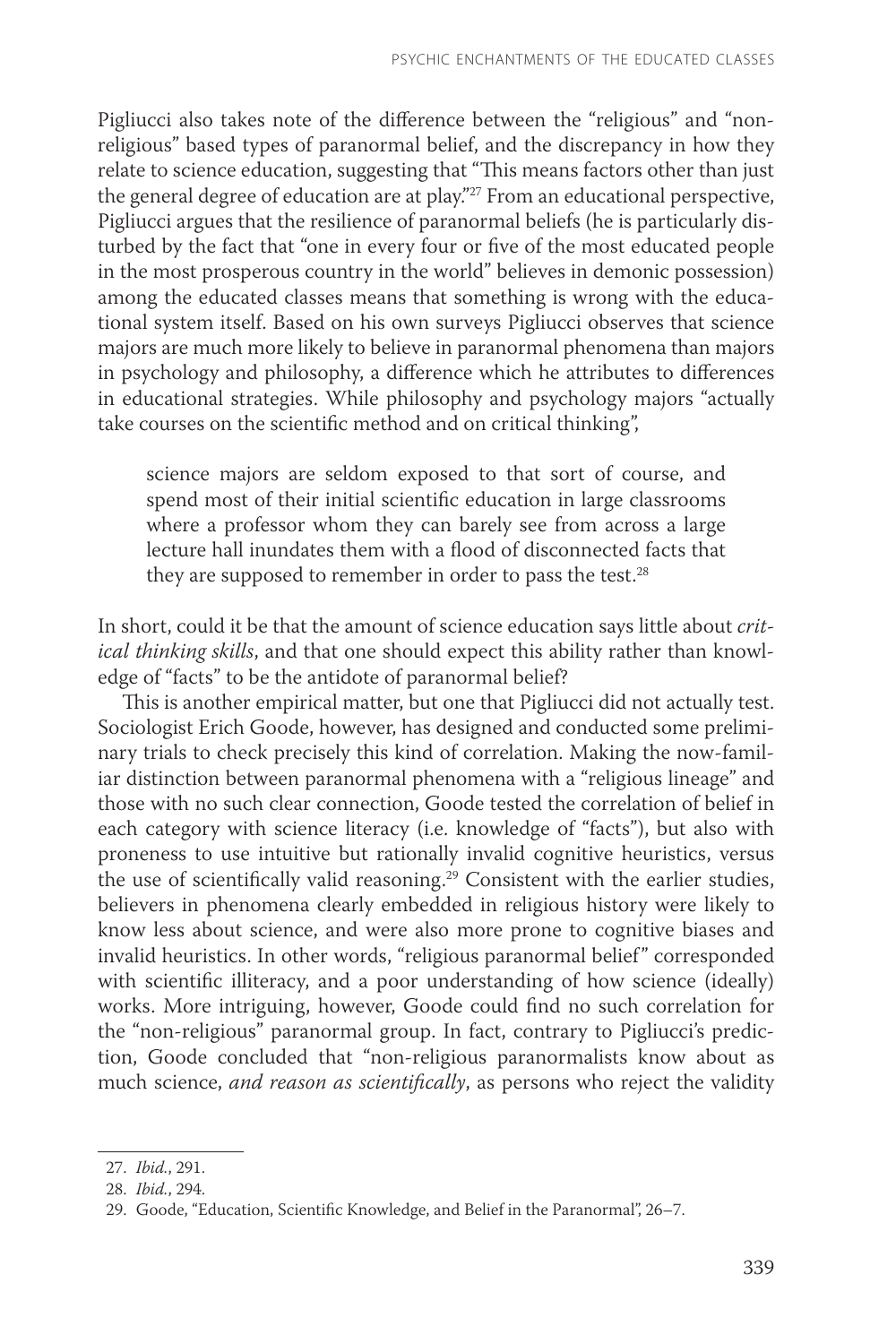of paranormal or extrascientific forces".<sup>30</sup> It would seem, then, that a decent understanding of scientiic method and critical thinking is yet another factor which fails to predict the belief or disbelief in the paranormal.

While the prominence of paranormal ideas among highly educated people must be considered well-documented, there are as of yet no good, unambiguous social scientiic explanations of why this is the case. In addition to the factors I have discussed above, psychologists have tried to find correlations between paranormal belief and personality factors. For example, schizotypy and fantasy proneness are among the personality factors that have been suggested as strong correlates for reporting paranormal experiences, and for the wider category who report *belief in* various paranormal phenomena and abilities.<sup>31</sup>

While factors such as these could help explain why one would expect paranormal beliefs of one sort or another to remain more or less constant in a population at large (given that personality types are more or less constant), they are less helpful for explaining the explicit form of beliefs that are held, and their distribution among diferent segments of a population. For these questions, social and cultural factors may be much more relevant. In the rest of this chapter I will situate the findings we have looked at in the context of broader historical and cultural processes. This means asking rather different questions than those considered in sociological and psychological studies. From looking at the distribution and correlations of "belief in ESP", we have to focus attention on the qualitative cultural *shape* of parapsychological beliefs. How were concepts such as telepathy and ESP formed in the first place? Could it be that the socio-cultural conditions of their formation shaped them in such a way as to be particularly well suited as articles of belief for the educated classes? What does the networks and channels of dissemination and cultural difusion of parapsychological beliefs tell us? Asking these questions also gives opportunity to revisit some issues over disenchantment, re-enchantment, and "secularized esotericism", and relate these historically to the emergence of occulture.

## ACADEMICS AS CO-PRODUCERS OF OCCUlTURAl KNOWlEDgE: PARAPSYChOlOgY AND ThE NATURAlIZATION OF ThE SUPERNATURAl

#### Psychical research and parapsychology: the professional dimension

he book Extra-sensory Perception, published in 1934, has been described as the foundational work for modern experimental parapsychology, and its

 <sup>30.</sup> Ibid. (emphasis added).

 <sup>31.</sup> See e.g. Parra, "'Seeing and Feeling Ghosts'"; Hergovich & Arandazi, "Scores for Schizotypy and Five Factor Model of a Sample of Distant Healers"; Wiseman & Watt, "Belief in Psychic Ability and the Misattribution Thesis".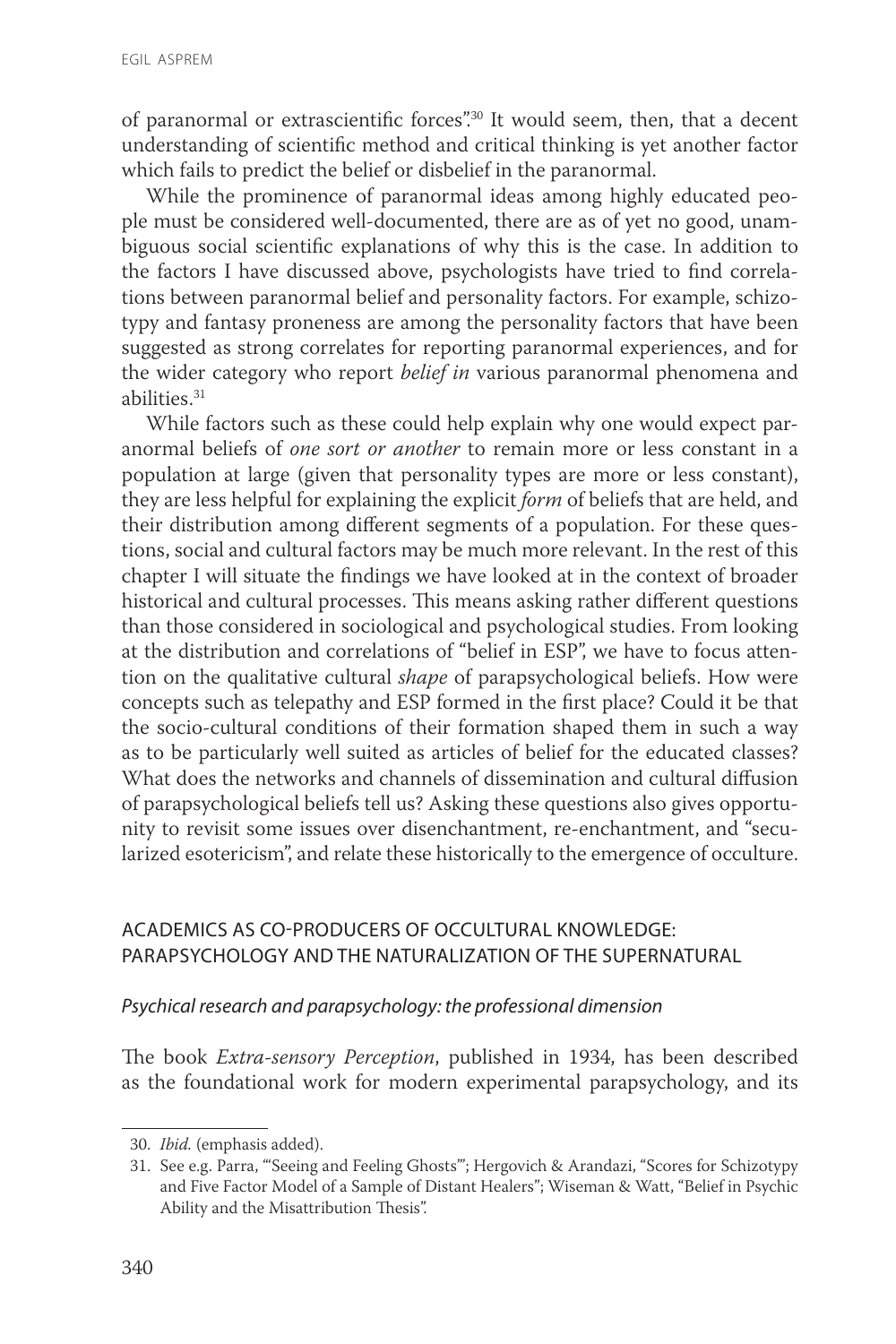author, Joseph Banks Rhine (1895–1980), as the father of the discipline.<sup>32</sup> Rhine was originally trained as a botanist; however, after encountering a whole series of questions that seemed to relate equally to religion as to science, he and his wife Louisa (also a botanist) decided to shift careers. Coming across the vitalistic philosophy of Henri Bergson (which was getting immensely popular in the US), and having their fascination with spiritualism sparked by one of its most famous missionaries, Arthur Conan Doyle, the couple turned to psychi $cal research$  – the prospective scientific study of spiritualism and other (mental and physical) phenomena considered to be "supernormal". In 1927 Louisa and J. B. Rhine followed the British psychologist and former president of the American Society for Psychical Research, William McDougall (1871–1938), to Duke University. McDougall, who was himself well known for his vitalistic theories of life and mind, his attack on behaviourism, as well as his defence of Lamarckian evolution and eugenic policies (including racial ones), had been professor of psychology at Harvard University since 1920 (the chair previously held by another famous psychical researcher, William James). By relocating to Duke, McDougall became head of a new psychology department, and had the liberty to conduct research in his greatest areas of interest, including experimental psychical research. Rhine soon became his foremost research assistance in this area. Seven years later, Rhine's book made headlines in the United States and beyond: not only had the research team at Duke transformed psychical research to an experimental, laboratory oriented discipline of research, but they also claimed to have found evidence for a number of technically named "psychic" abilities, going under the general heading of "ESP".

The contemporary notion of ESP and its related parapsychological phenomena can in the first instance be traced back to a cultural encounter in the 1920s and 1930s. On the one hand, occultism and spiritualism experienced a revival after World War I, bringing attention to a host of "paranormal" phenomena. On the other, a controversial scientiic discourse was developing and spreading in psychology and biology, focusing on problems related to vitalism and organicism, as opposed to reductionistic materialism and mechanism. In the context of psychical research, these two impulses temporarily met over questions of disenchantment: Is a worldview completely stripped of "mysterious incalculable forces" able to grasp all the phenomena of the world in which we live? Less of an unstoppable, irreversible process at the heart of modernity, disenchantment was rather a serious intellectual problem that scientists, philosophers and educated laymen were struggling with. As several historians of science have pointed out, fierce debates about reductionism, determinism/indeterminacy, vitalism and even causality raged across disciplines

<sup>32.</sup> See especially Mauskopf & McVaugh, *The Elusive Science*, 102-30. Cf. Asprem, "A Nice Arrangement of Heterodoxies".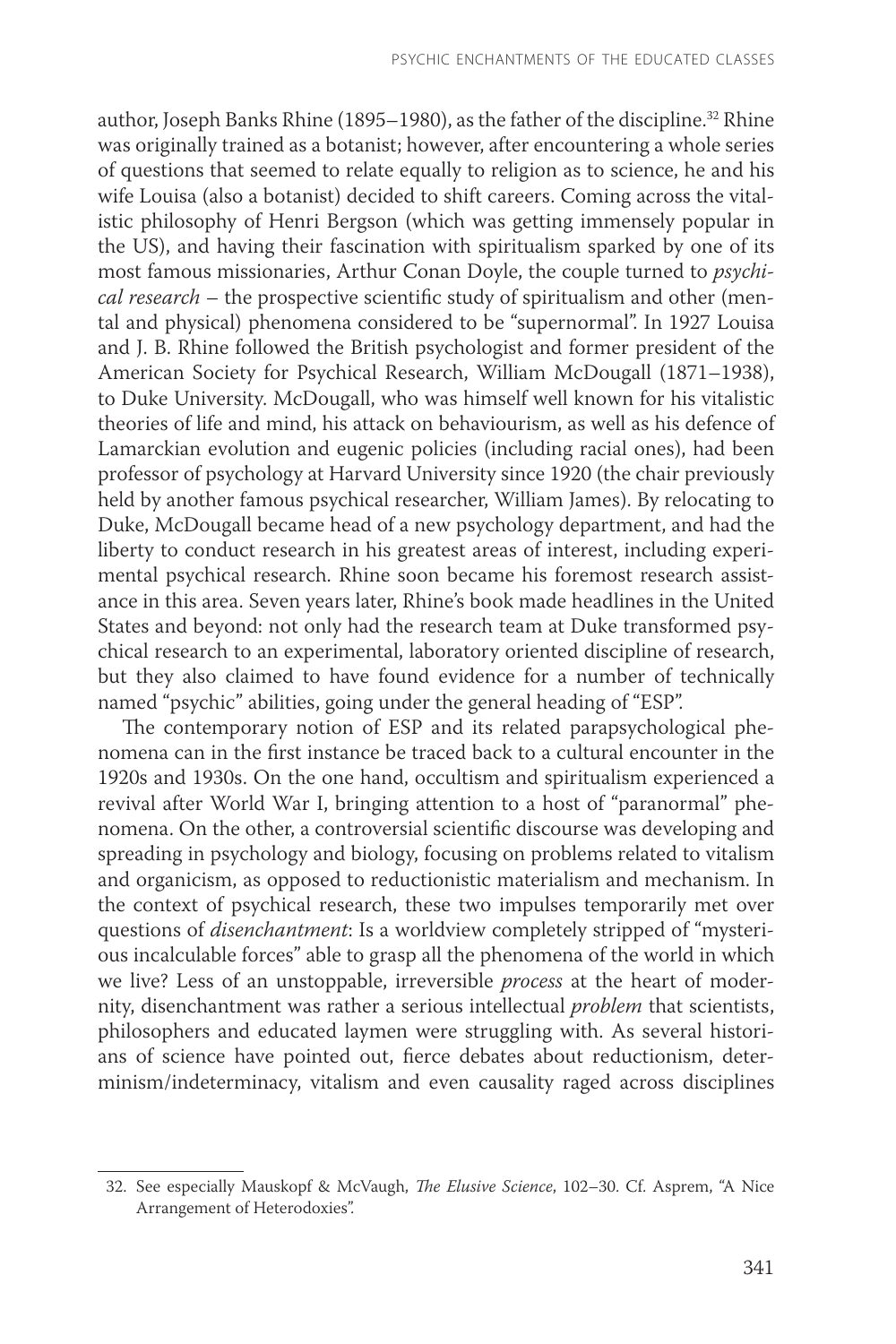from physics to biology during the interwar period.<sup>33</sup> The professionalization of parapsychology not only coincided historically with these debates, but its main protagonists made explicit links to relevant concerns in these bordering disciplines.<sup>34</sup>

he problem of disenchantment has a longer history internally in psychical research. The first systematic, organized attempts to create a scientific discipline out of a field of knowledge typically associated with the occult and supernatural under this heading took place in late Victorian England.<sup>35</sup> The establishment of the Society for Psychical Research (SPR) in 1882 brought together a group of scientists, philosophers and other scholars, organized on the model of the scientific society or club, striving towards serious recognition by other scientific communities and professional societies.<sup>36</sup> The attempt to establish a discipline for this kind of research attests, on the one hand, to the presence of a whole range of esoteric religious practices in the Victorian "occult revival", especially spiritualism.37 On the other hand, organized psychical research also bears testimony to the high authority of the scientific project around the turn of the nineteenth century. Psychical research was thus born from an encounter between the scientism of Victorian scientific naturalism, and the worldview, practices, and rhetorical claims of spiritualists, occultists, and some liberal Christian reformers.<sup>38</sup> This nexus gave rise to a discourse in which the invocation of scientific authority remained the primary legitimizing strategy, or, as Alex Owen writes concerning late-Victorian occultism in general, a discourse "undermining scientific naturalism as a worldview", while at the same time co-opting "the language of science" and staking "a strong claim to rationality".<sup>39</sup>

For the early psychical researchers, however, much more was at stake than merely claiming "the language of science". The organization itself consisted of some of the most reputed scientists of the day, including later Nobel laureates Lord Rayleigh, J. J. Thomson, and Charles Richet, later Prime Minister Arthur Balfour, and many other professors, journalists, editors and notables of British

 <sup>33.</sup> See e.g. Anne Harrington, Reenchanted Science; Forman, "Weimar Culture, Causality, and Quantum Theory, 1918–1927"; Allen, "Mechanism, Vitalism and Organicism in Late Nineteenth and Twentieth-Century Biology"; Wolfram, "Supernormal Biology".

 <sup>34.</sup> See Asprem, "A Nice Arrangement of Heterodoxies", 135–9.

 <sup>35.</sup> For some precursors and parallel developments in nineteenth century Germany, see e.g. Treitel, A Science for the Soul; Wolffram, The Stepchildren of Science.

<sup>36.</sup> For the foundation and early history of the SPR, see Gauld, The Founders of Psychical Research; Oppenheim, The Other World; Frank Miller Turner, Between Science and Religion; cf. Luckhurst, The Invention of Telepathy.

 <sup>37.</sup> he relation between spiritualism and psychical research is the main focus of Oppenheim, The Other World.

 <sup>38.</sup> Cf. Frank Miller Turner, Between Science and Religion.

<sup>39.</sup> Owen, The Place of Enchantment, 13.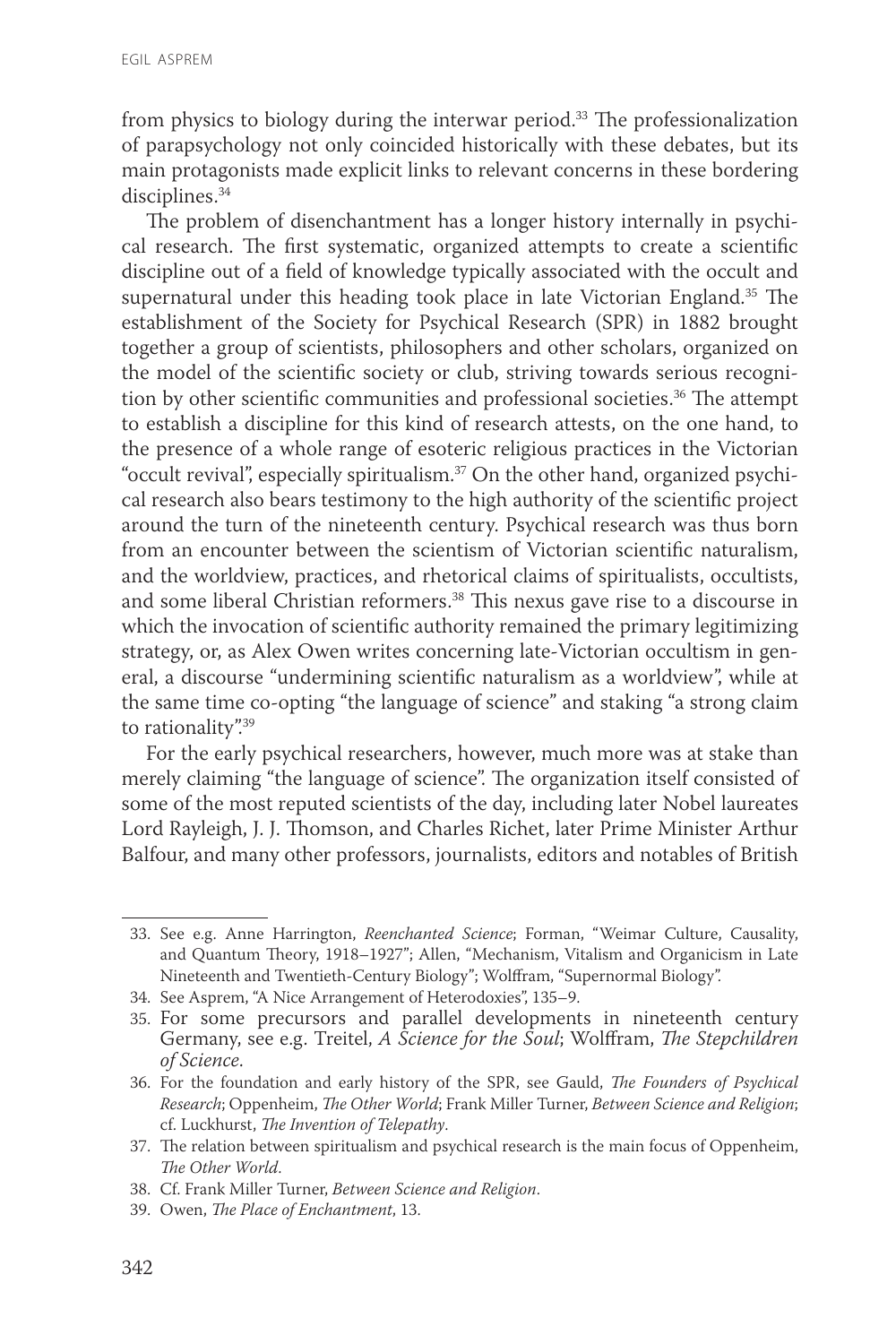intellectual life. In other words, and this is important for our present concerns: psychical research was, at the outset, an elite phenomenon. In fact, although it has become the habit among many contemporary esotericists, New Agers, and even parapsychologists to claim that paranormal phenomena would have been accepted as fact had it not been for the repression of "narrow-minded" academic elites, it is tempting to say that something of the opposite is true: at the turn of the nineteenth century it was precisely parts of the academic elite that elevated certain paranormal phenomena to a degree of acceptability among the public. The claim to scientific legitimacy for the paranormal was born in academic elite circles.

The latter is more than a trivial point. From a historical and scientific perspective, the question is not so much why "paranormal phenomena" have not become part of the scientific canon, but rather why the claim to scientific status of some of these phenomena has been as resilient as it has. Borrowing from actor-network theory and the sociology of science more broadly, it is tempting to make the case that the social and cultural resources the SPR pooled together were crucial for establishing credibility and legitimacy for its pursuit of psychical research.<sup>40</sup> Even if many of the biggest scientific celebrities of the society were less active members, and some surely belonged to its sceptical wing, sporting their names on the membership list provided the SPR with scientiic–cultural legitimacy which made psychical research impossible to neglect for the educated public. Another social reason, or perhaps rather precondition, for the SPR's initial success was that it wielded a swift and efficient "boundary-work" towards spiritualist and occultist communities.<sup>41</sup> This made it possible to dissociate the "scientific" and "reputable" psychical research from "muddle-headed occultism", and claim the occult phenomena as part of legitimate science.

Finally, it is interesting to note that the kind of cultural legitimacy which psychical research had managed to establish largely disintegrated with the death of the leading members who had tied it all together, especially Henry Sidgwick, Frederic Myers and William James. This may be read as a collapse of the "actor-network" that the SPR had assembled; the ensuing generational shift also led to a reorientation of the society towards spiritualism, which may be read as a collapse of their boundary-work. As a result, SPR groups of the early twentieth century tended to break up over a pro-spiritualist/pro-science divide. Modern experimental parapsychology, in turn, grew out of the pro-science wing of the SPR milieu, of which William McDougall was a front figure.<sup>42</sup>

 <sup>40.</sup> I have outlined this argument in somewhat larger detail in Asprem, "Parapsychology"; Asprem, "A Nice Arrangement of Heterodoxies". A similar approach is developed in Luckhurst, The Invention of Telepathy.

 <sup>41.</sup> For the concept of "boundary-work", see Gieryn, "Boundary-Work and the Demarcation of Science from Non-Science"; Gieryn, Cultural Boundaries of Science; cf. the broader approach developed in Hess, Science in the New Age, 145–6.

 <sup>42.</sup> E.g. Asprem, "A Nice Arrangement of Heterodoxies".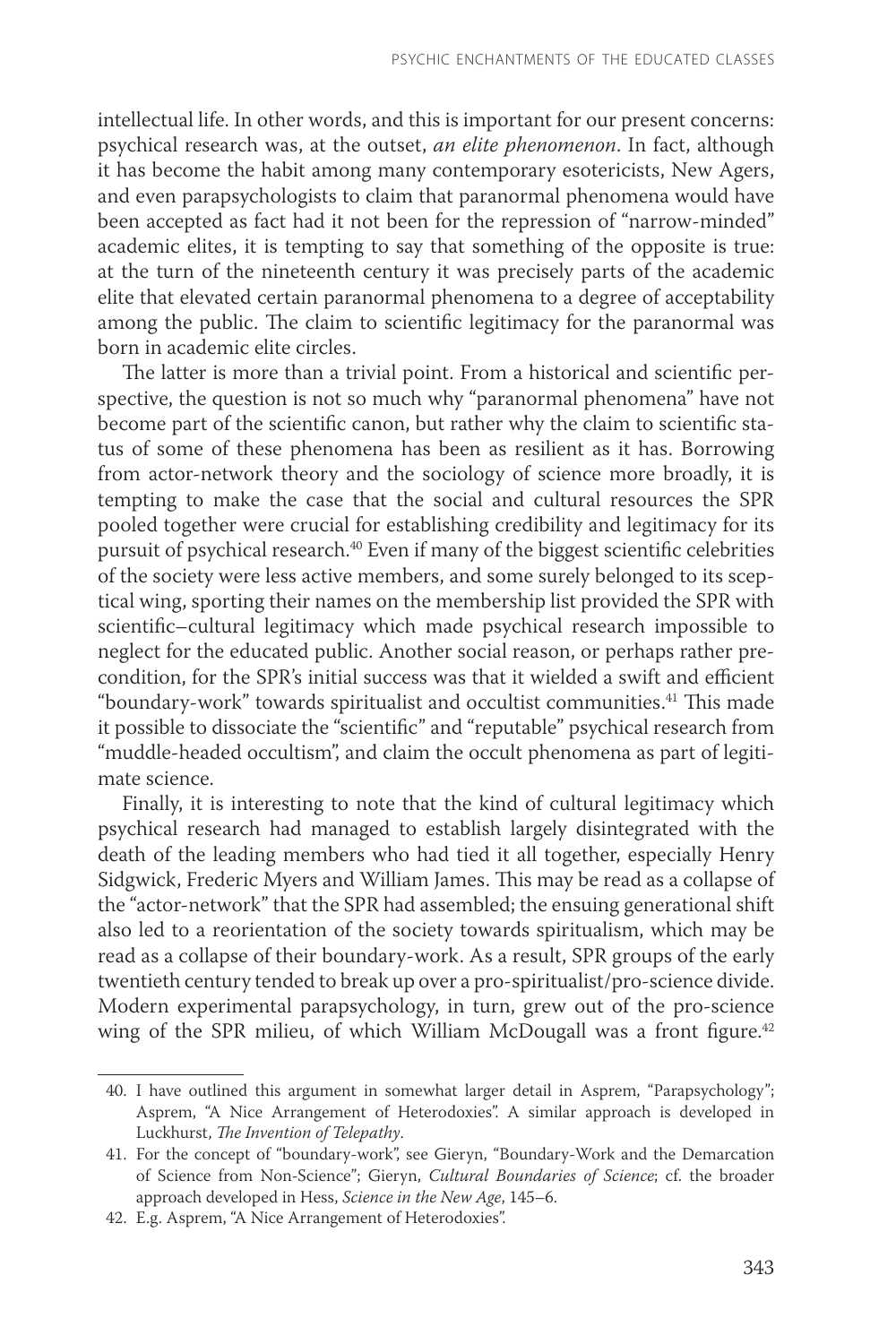To summarize the central point of this section: "paranormal" phenomena connected to extraordinary mental and perceptive abilities such as ESP, telepathy and clairvoyance, were lifted out of ("disembedded" from) occultism, spiritualism, and vernacular religiosity by a group of highly educated intellectuals, led by academics and scientists, in the name of "psychical research". Through the transition to parapsychology, the phenomena in question were repackaged and reformed, given technical designations, and supported with reference to experiment, evidence, and philosophical arguments. Furthermore, attempts were made to connect them to central contemporary problems in reputable scientific disciplines, especially biology, psychology, and physics. Reconnecting them to a discourse on religion and spirituality, parapsychological concepts were already packaged as standard elements of a prospective "scientific religion" for intellectuals. The hope that psychical research would help create a future scientific religion was indeed explicitly stated by one of the SPR's founder, Frederick Myers, and one finds similar traits in the popular and public writings of the pioneers of experimental parapsychology as well, including McDougall and Rhine.<sup>43</sup>

#### Disenchantment, re-enchantment, and the naturalization of the supernatural

In his important New Age Religion and Western Culture (1996), Wouter J. Hanegraaff described the post-war religious development of New Age as an expression of a broader "secularization of esotericism", a process that he linked to the Weberian notion of disenchantment: Ideas that have been connected with the esoteric discourses of the Renaissance have gone through a reinterpretation in light of a "disenchanted" culture that arose in the wake of the Enlightenment.<sup>44</sup> With reference to this process, Hanegraaff defined "occultism" as "all attempts by esotericists to come to terms with a disenchanted world or, alternatively, by people in general to make sense of esotericism from the perspective of a disenchanted secular world".<sup>45</sup> This definition

 <sup>43.</sup> For Myers' views on psychical research, science, and religion, see Frank Miller Turner, Between Science and Religion, 104–133; for McDougall's linking of psychical research to religion, see Asprem, "A Nice Arrangement of Heterodoxies", 135–9; for parapsychology more generally, see Hess, Science in the New Age, 76–85.

 <sup>44.</sup> For the whole argument, which is a lot more complex than can be shown from one sentence, see Hanegraaff, New Age Religion and Western Culture, 411-513. Also cf. Hanegraaff, "How Magic Survived the Disenchantment of the World".

<sup>45.</sup> Hanegraaff, New Age Religion and Western Culture, 422 (emphasis omitted). Note that this definition differs markedly from other common definitions of occultism in the literature. Essentially, for Hanegraaff occultism is a type of esoteric discourse under specific developmental conditions and encompasses a broad range of subjects, groups and currents. A more historically specific usage is also common, by which occultism refers to nineteenthcentury attempts to revive Renaissance occult philosophy and magic, particularly in France, and later in England. For this usage, see e.g. Pasi, "Occultism".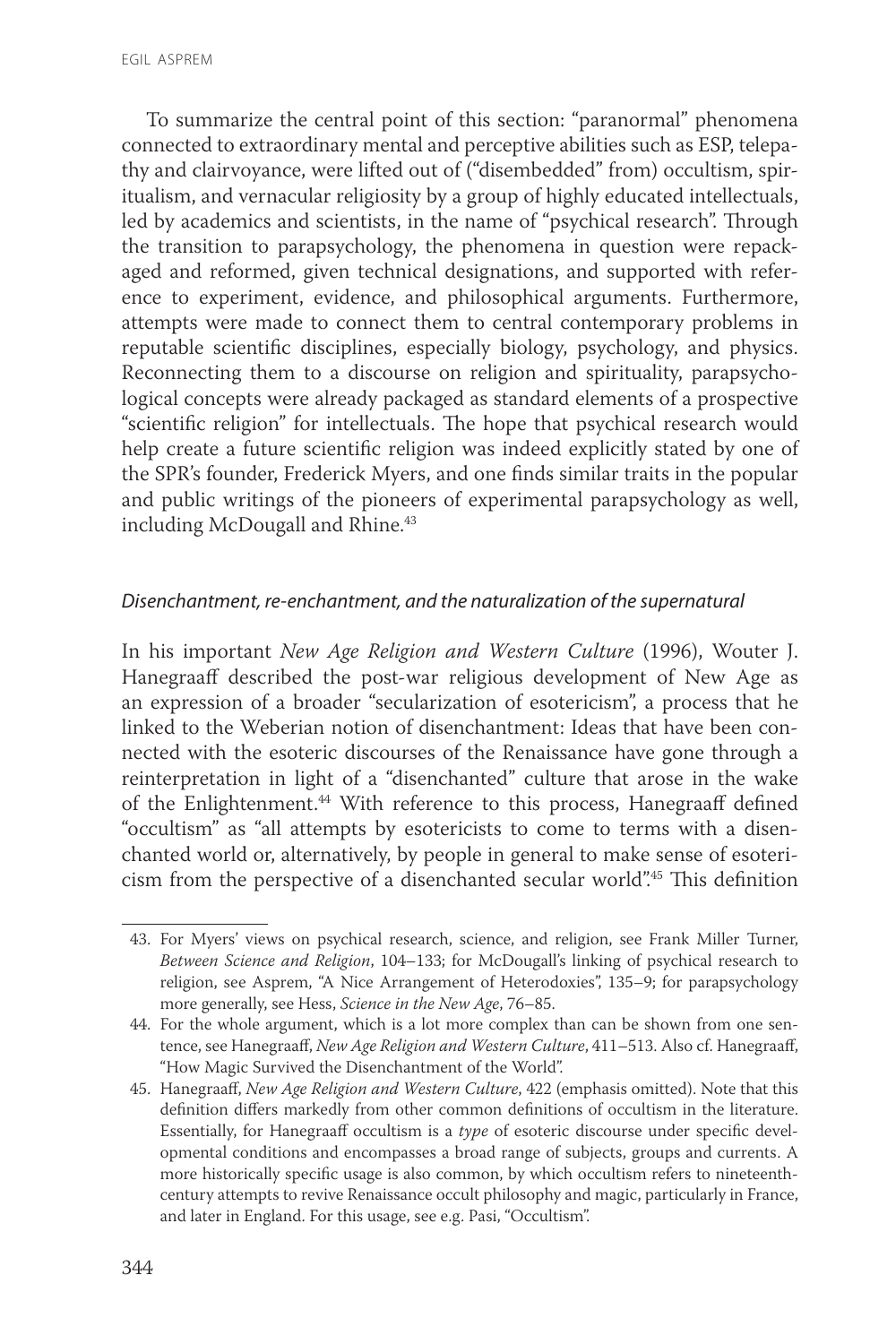carries within it an interesting distinction. The field of "occultism" consists not only of "disenchanted esotericists", but also of those interested outsiders who seek to make sense of claims that have been connected to the field of the esoteric, *in disenchanted terms*. This, in fact, gives a rationale for including all those academics and intellectuals, both the sympathetic and the sceptically minded, who sought to explain the phenomena of spiritualism with recourse to physical theories, or psychological models, as part of a broader discourse of "occultism".

What does it mean to make sense of the esoteric in disenchanted terms? Hanegraaf's analysis, which has focused on the reinterpretation of esoteric thought by self-professed esotericists, finds one crucial tendency to be that elements such as the supposition of a living nature, the mediation of higher knowledge, and the a-causal correspondences between things in the universe have been replaced by "disenchanted" alternatives where pseudo-mechanical and pseudo-materialistic interpretations have become the norm.<sup>46</sup> Where the Renaissance magus understood ritual efficacy in terms of interaction with the anima mundi or the intercession of spiritual entities of various kinds, the modern "disenchanted" magician would instead refer to "energies" or "forces" working through subtle but essentially causal principles (often in explicit analogy with electricity, magnetism, and, increasingly in the twentieth century, quantum mechanics), or through "psychologized" understandings of mediating entities.<sup>47</sup> These tendencies belong to the first part of Hanegraaff's definition of occultism, namely the "attempts by esotericists to come to terms with a disenchanted world". If we go on to consider the second part, the attempts "by people in general to make sense of esotericism from the perspective of a disenchanted secular world", we open the door to a much wider range of interpretational strategies. One major diference is that while the esotericists will generally tend to take for granted that phenomena connected with the esoteric are actually *real*, in some significant and irreducible sense, the "general public" is not necessarily constrained by any such ontological presuppositions. Thus we might find fully and truly disenchanted perspectives, which flat out deny the mysterious incalculable forces which esotericists, through "terminological scientism" and "rhetorics of rationality", redefine in "disenchanted terms". Instead, the claims about such forces may be accounted for in terms of well-known, ordinary phenomena that may, at the most sceptical end of the spectrum at least, include illusions, psychopathology, trickery or lies.<sup>48</sup>

 <sup>46.</sup> his diference is of course based on Antoine Faivre's description of the "esoteric form of thought" as consisting of four intrinsic characteristics plus two non-intrinsic ones. Faivre, Access to Western Esotericism, 10–15. See especially Hanegraaf, "How Magic Survived the Disenchantment of the World".

 <sup>47.</sup> Hanegraaf, "How Magic Survived the Disenchantment of the World", 361–9; cf. Asprem, "Magic Naturalized?"; Asprem, Arguing with Angels, chapter four.

 <sup>48.</sup> For "terminological scientism", see Hammer, Claiming Knowledge.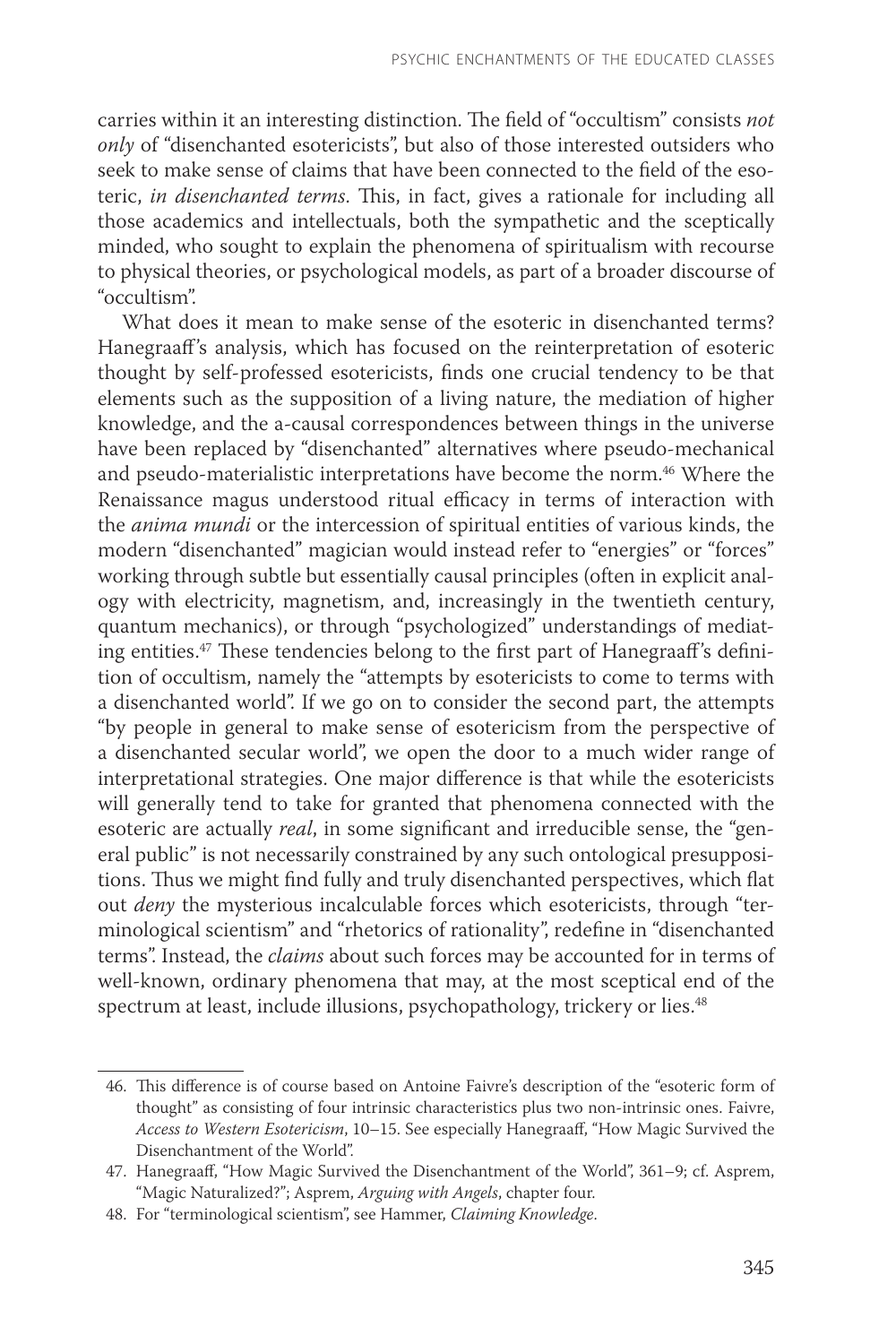he production of various disenchanted perspectives on esoteric discourse should be viewed in the context of a broader discourse on the naturalization of the supernatural. <sup>49</sup> An explicitly naturalistic stance grew popular during the professionalization of the natural sciences in the nineteenth century, and this development is indispensable to understanding some of the philosophical thrust behind psychical research.<sup>50</sup> Naturalism is, however, a flexible and broad concept, both philosophically and as a cultural–historical phenomenon.51 In the closing decades of the nineteenth century, a debate over "scientific naturalism" and the place of the supernatural was at the heart of what was being perceived as a widening conflict between science and religion; this is well illustrated by the "agnosticism debate", of which Thomas Henry Huxley was the main protagonist and provocateur.<sup>52</sup>

The naturalization of the supernatural took a wide variety of forms. Although all are sceptical to traditional concepts of the "supernatural", their orders of explanation may differ radically.<sup>53</sup> On the sceptical wing, the psychiatrist Henry Maudsley's Natural Causes and Supernatural Seemings (1886) illustrates a completely disenchanted perspective. Maudsley concluded that claims about the supernatural could be accounted for by humans" inherent tendencies towards "malobservation and misinterpretation of nature", sometimes coupled with genuine psychological disturbances including hallucinations and hysteria.<sup>54</sup> Maudsley illustrates a point that was crucial to Huxley's notion of agnosticism, namely that one should always start to look for explanations of seemingly inexplicable occurrences (and claims of such) among mechanisms that we do know something about. In Maudsley's case, secure ground was found in our established knowledge of the human mind, particularly its weaknesses.

Psychical researchers were also part of this naturalizing tendency, but instead of reducing away the phenomena, they focused on finding room for them within a naturalistic worldview. Much of the intellectual efort to redefine the supernatural in the context of the SPR was carried out by Frederic W. H. Myers (1843–1901). Myers composed a whole regime of neologisms to

<sup>49.</sup> This term is borrowed from the title of an early first historical work on psychical research, written by a sceptical insider: Podmore, The Naturalisation of the Supernatural.

 <sup>50.</sup> See, e.g., Frank Miller Turner, Between Science and Religion, 8–37; Frank Miller Turner, Contesting Cultural Authority, 131-50, 171-200; Lightman, The Origins of Agnosticism.

 <sup>51.</sup> For the cultural lexibility of naturalism in relation to "the supernatural" see e.g. Noakes, "Spiritualism, Science and the Supernatural in mid-Victorian Britain"; for relections over the meaning of naturalism(s) as a position on science and metaphysics in modern philosophy, see e.g. De Caro & Macarthur, Naturalism in Question; Flanagan, "Varieties of Naturalism".

 <sup>52.</sup> See e.g. Huxley et al., Christianity and Agnosticism; Ward, Naturalism and Agnosticism.

<sup>53.</sup> This point is made clear with regard to spiritualism by Noakes, "Spiritualism, Science and the Supernatural in mid-Victorian Britain".

 <sup>54.</sup> Maudsley, Natural Causes and Supernatural Seemings, 354.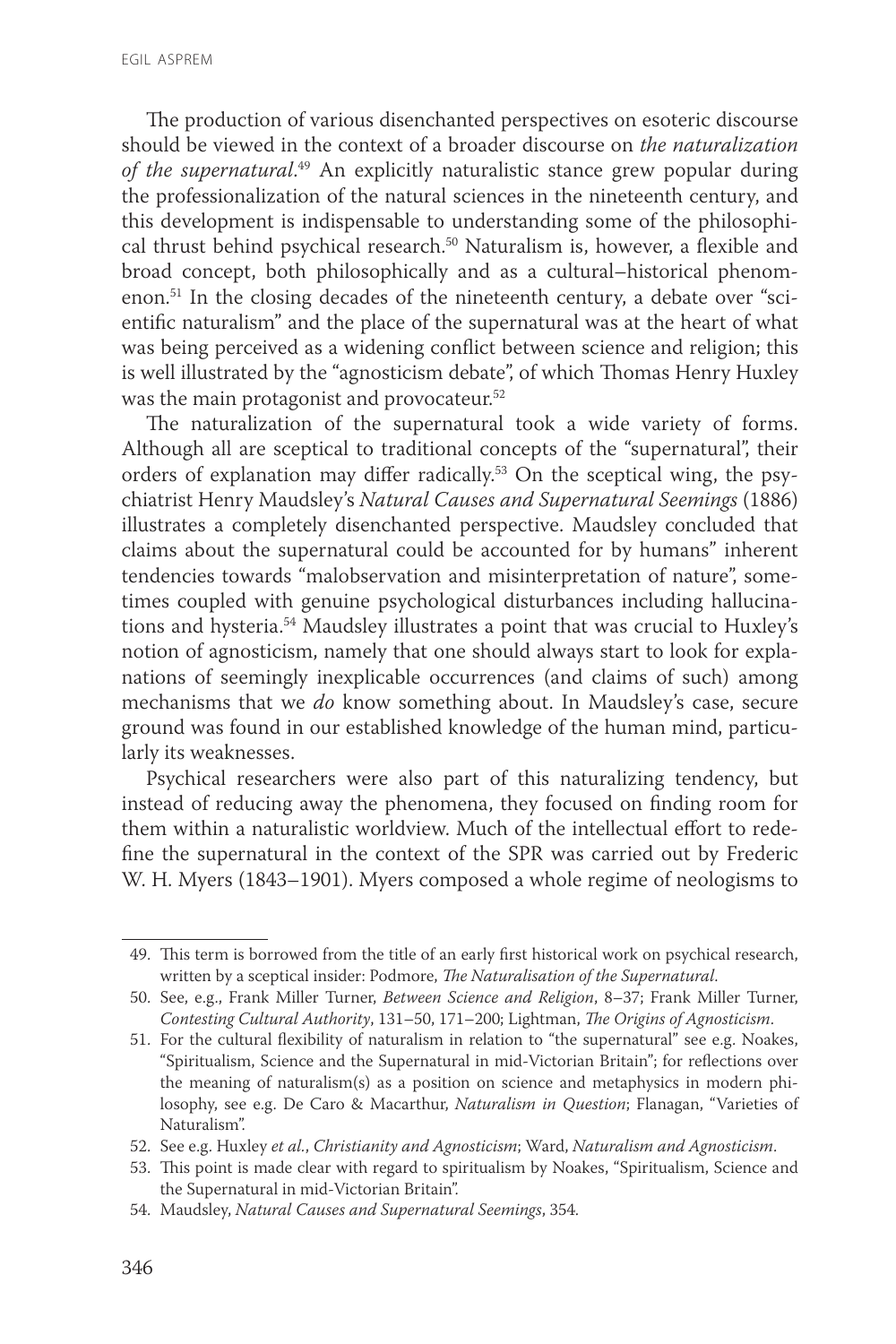serve as technical terminology for the prospective discipline, most of which are listed in the glossary accompanying his posthumously published Human Personality (1903). Among the most enduring ones was the concept of "telepathy", designed as a technical term to replace the word "thought transference", which was associated with folk beliefs and sideshow tricks.<sup>55</sup>

Furthermore illustrating the naturalistic strategy of psychical research, Myers introduced the word "supernormal" to replace the problematic "supernatural". While the supernatural implied a contrariety with nature and natural law which was quite unacceptable for the scientifically minded, the supernormal referred merely to a deviance from "normality":

he word supernatural is open to grave objections; it assumes that there is something outside nature, and it has become associated with arbitrary interference with law. Now there is no reason to suppose that the psychical phenomena with which we deal are less a part of nature, or less subject to fixed and definite law, than any other phenomena.<sup>56</sup>

This new scheme of definitions attempted to ground the many "supernormal" phenomena within a naturalistic discourse, making them capable in principle of being taken seriously by educated people and scientists. Telepathy, Myers's most successful neologism, was inscribed at the core of this project. After its first appearance in the 1880s, it saw a number of naturalistic and quasi-disenchanted interpretations, from an efect of "brainwaves" in electromagnetic fields (a theory first championed by the physicist Oliver Lodge, a pioneer of radio technology), to the exertion of obscure "metetherial" powers of the "subliminal self" (Myers's own later theory).<sup>57</sup> In general we could divide the naturalistic explanatory models of psychical research into three major types, on a continuum from the less to the more "disenchanted": some (notably Alfred Russel Wallace, co-inventor of the Darwinian selection theory of evolution) leaned towards spiritualism and wanted to open up naturalism to such a wide extent as to accommodate the actual, real existence of disembodied spirits; others, often termed "animists" (McDougall was a strong proponent of this position), did not believe in spirits, but instead attributed spiritualistic phenomena to capricious powers of the human organism, often connected to a theory of vitalistic, non-mechanistic biology; inally, a more disenchanted option was to focus on a few core "efects", such as telepathy, and look for mechanistic theories of them, usually in terms of electromagnetic fields or waves.<sup>58</sup>

 <sup>55.</sup> Myers, Human Personality, vol. 1, xiii–xxii.

 <sup>56.</sup> Ibid., xxii.

<sup>57.</sup> For a discussion, see e.g. Asprem, "Parapsychology", 640-43; cf. Luckhurst, The Invention of Telepathy.

 <sup>58.</sup> For a similar exploration of the varieties of naturalistic strategies to spiritualism, see Noakes, "Spiritualism, Science and the Supernatural in mid-Victorian Britain".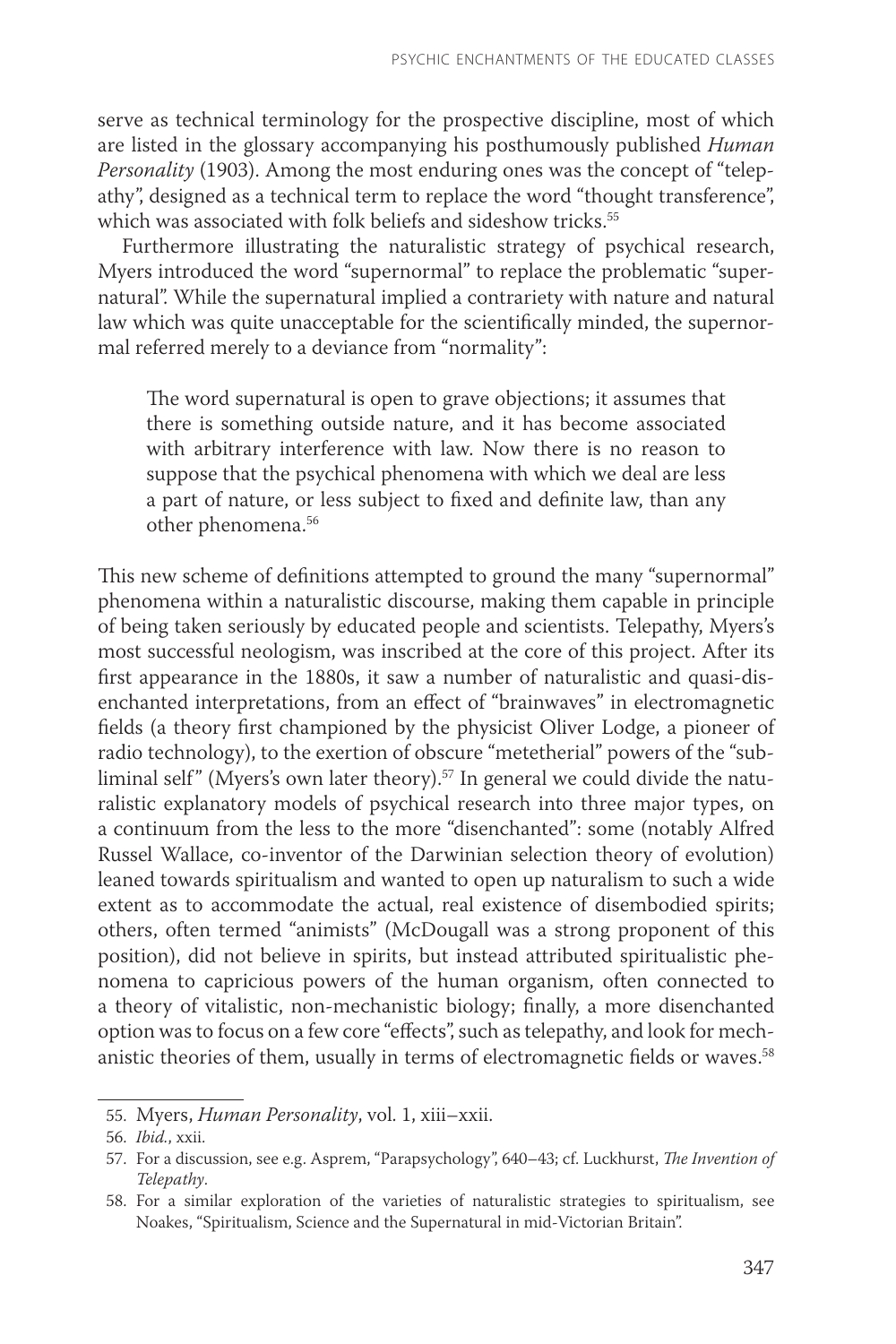# FROM lAbORATORY TO MAINSTREAM: CONClUSIONS AbOUT ThE PARANORMAl IN OCCUlTURE

I argue that psychical research and its professionalized daughter, parapsychology, have ofered a uniquely naturalistic mode of enchantment. By moving certain of the claims and phenomena associated with religious and esoteric discourses into the laboratory, while at the same time taking them seriously and attempting to ground them within a worldview that is *naturalistic* but not necessarily disenchanted, parapsychology has engaged in what may be described, with an apt term borrowed from Roy Wallis, as a scientific sanitization of these claims.<sup>59</sup> The claims are dissociated from their "traditional" and mythological frameworks, and re-embedded in new, "rational" frames of reference and legitimizing structures. The result is a scientistic detraditionalization, along the lines of von Stuckrad's process of the scientification of knowledge. Meanwhile resisting the complete reduction of the phenomena to ordinary and well-understood mechanisms, such as psychopathology, trickery, cognitive biases and self-delusions, some of the mystery is still retained. his has made the detraditionalized and repackaged paranormal particularly well-suited for projects to re-enchant science itself, typically by insisting on a new "scientific revolution" or "paradigm shift".<sup>60</sup>

Having now argued that groups of academics, scientists and other highly educated persons have been at the heart of this process, it is time to turn again to the relation with a much broader and popular occulture. "Psychical" or parapsychological elements have been fed into the ledgling occulture about as far back as it makes sense to trace it. Partridge has been cautious with delineating the occulture historically, but as a re-enchanted mainstream, it arguably refers mainly to developments of the late twentieth century to the present. One might, however, identify a "proto-occulture" in the interface between, say, occultism, spiritualism, mesmerism, psychical research and popular culture already in the nineteenth century. Particularly towards the end of the century, psychic phenomena were stock elements of speculative fiction, including the late Victorian gothic and science fiction genres.<sup>61</sup> In the twentieth century the relation has renewed and intensified as the discourse on psychic abilities has changed and new media technologies come into use. With the popularity boom of spiritualism from World War I and into the 1920s, psychical research garnered much attention; the popular lecture tours of people like Oliver Lodge and Arthur Conan Doyle, and the popular writings of someone like

 <sup>59.</sup> See Wallis, "Science and Pseudo-Science"; cf. Hess, Science in the New Age.

<sup>60.</sup> For an analysis of such calls as discursive strategies in a religio-scientific field, see Asprem, "Parapsychology", 656; cf. Hess, Science in the New Age, 79–81.

 <sup>61.</sup> See e.g. Willis, Mesmerists, Monsters, and Machines, especially 28–62, 169–200; Luckhurst, The Invention of Telepathy, 181-213.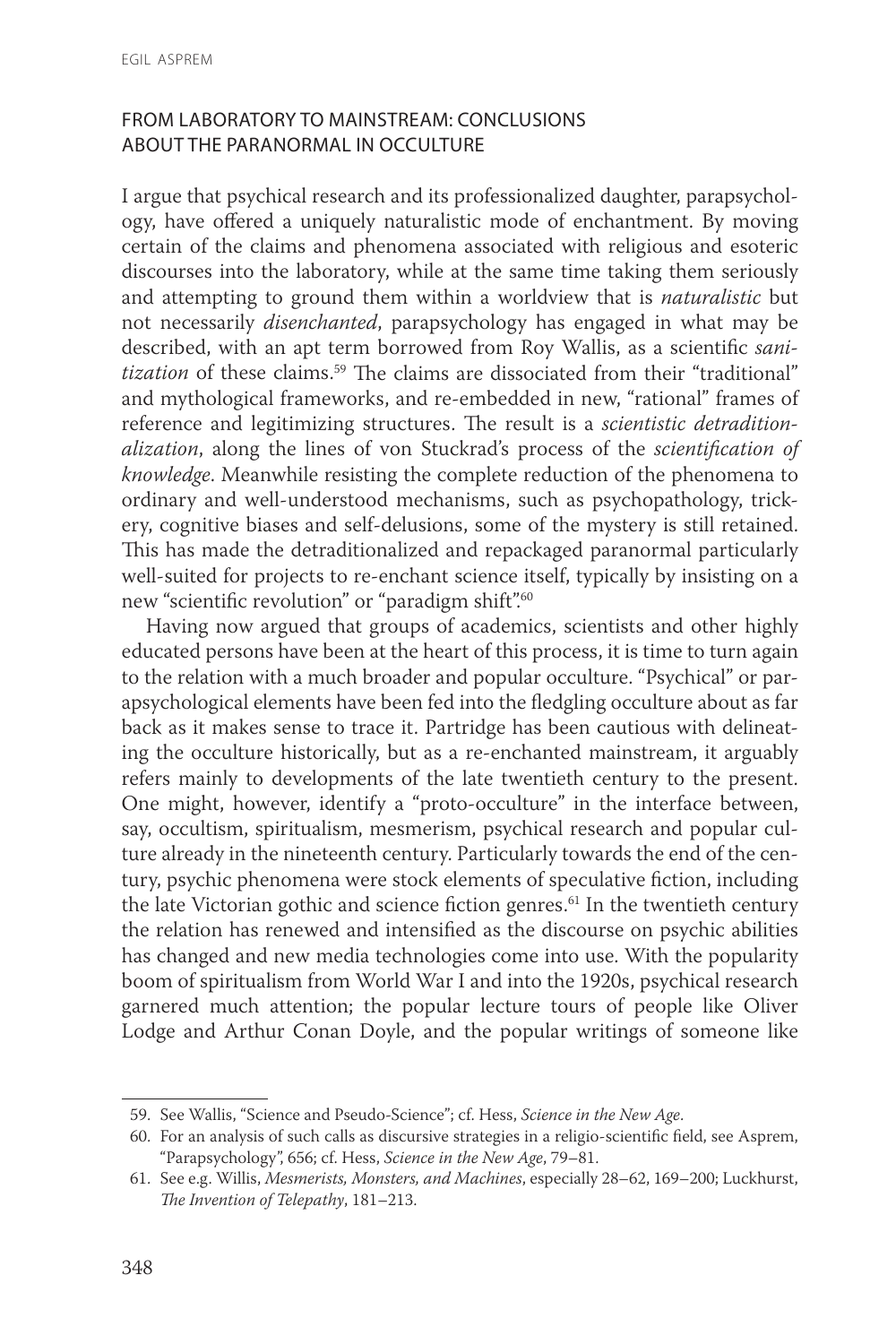Hereward Carrington brought the sanitized discourse on psychic phenomena to a large number of people.<sup>62</sup> In the 1930s, Joseph Banks Rhine showed himself to be not only an innovative psychical researcher but also a very deft publicizer. Working with book clubs, his popular writings on ESP reached a broad public; in the early days of mass-media communication, he also made frequent appearances on radio shows, even featuring weekly ESP tests live from the studio.<sup>63</sup> The characteristic "Zener cards" used in his paradigmatic experiments published in Extra-sensory Perception were soon mass-produced and sold commercially. By the end of the decade, Rhine's new parapsychology was known all over the US, and his new terminology – ESP, psychokinesis, precognition – was gaining currency. The criticism and serious doubts about his results which were rapidly piling up in the psychological literature could do nothing to stop the growing notion in the public, advanced by the massive popularization of parapsychology, that this was scientifically legitimate knowledge.<sup>64</sup> In the years following World War II, the interest in what was increasingly being referred to as "psi" started to filter into new forms of popular culture, even giving rise to the "psi-fi" subgenre within pulp science fiction.<sup>65</sup>

his is where our story of the parapsychological naturalization of the supernatural comes together again with modern occulture. The sanitized discourse on the paranormal has made a significant impact on popular cultural productions of the late twentieth and early twenty-first centuries, especially in film and television. As such, they are inscribed centrally in a mode of knowledge transmission (linked with what von Stuckrad elsewhere in this volume defines as transformations in "publicization") which is entirely typical for contemporary occulture: the boundary between entertainment and religious expression and consumption gets blurred, and popular culture becomes a scene for re-enchantments.

The main point here is that ideas mediated through the paranormal subgenre of popular occulture – what David J. Hess has termed the "paraculture" – have their origin in the struggles of psychical researchers and parapsychologists to make such phenomena scientifically legitimate. This, I suggest, has given the ideas a cultural shape which make them particularly attractive to

<sup>62.</sup> Among Carrington's many and influential books in this field we might mention *The Coming* Science; Personal Experiences in Spiritualism; and his books about the medium Eusapia Palladino, e.g. Eusapia Palladino and Her Phenomena. The American author Upton Sinclair wrote another inluential popular book on psychical research based on telepathic experiments with his wife in 1930, Mental Radio. This book has additional significance in that it came with a foreword by Albert Einstein.

<sup>63.</sup> Mauskopf & McVaugh, The Elusive Science, 160-63, 256. Rhine's first popular book on parapsychology and ESP was published in 1937. See Rhine, New Frontiers of the Mind.

 <sup>64.</sup> For an overview of the critical responses, see e.g. Mauskopf & McVaugh, "he Controversy over Statistics in Parapsychology 1934–1938"; cf. Asprem, "Parapsychology", 654–5.

 <sup>65.</sup> See e.g. Kripal, Authors of the Impossible; cf. Hess, Science in the New Age, 120–41.